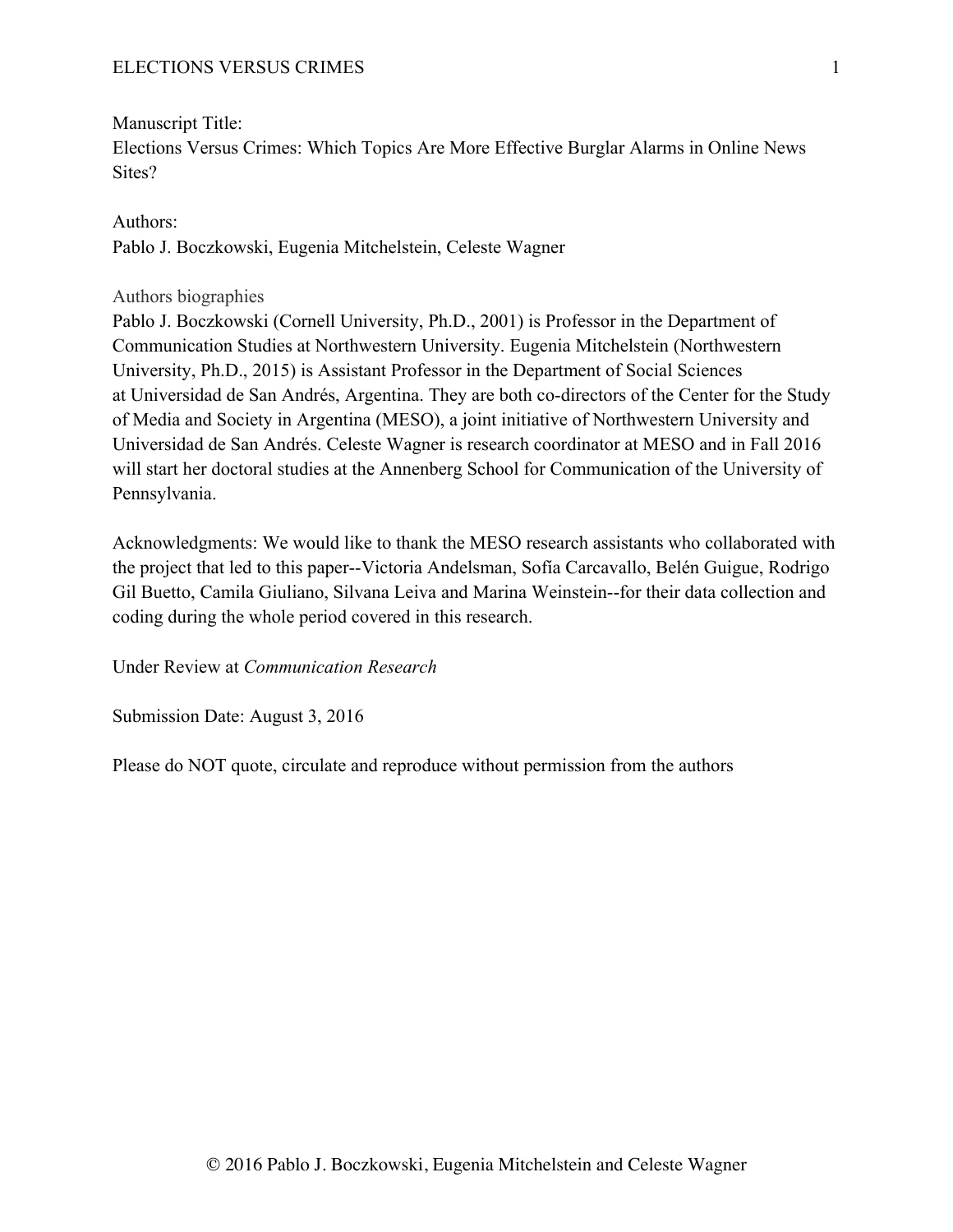## Abstract

The notion of "media frenzies" (Zaller, 2003) has been signaled as key to the burglar alarm standard for news. However, there is little empirical research about the factors that shape the public's uptake of media frenzies. This paper examines the divergent public's uptake of media frenzies related to two events that took place in Argentina between October 2015 and January 2016: the 2015 presidential elections and the prison escape of three felons convicted for crimes linked to drug trafficking and the political establishment. The analysis reveals that while the presidential election and its immediate aftermath captured the attention of the public to a high degree, the prison escape did not achieve a comparable effect. We draw upon these findings to elaborate on some key factors driving the public's uptake of media frenzies, and to reflect on broader issues concerning the dynamics of attention in an age of information abundance.

Keywords: online journalism; political communication; content analysis; media frenzies; monitorial citizenship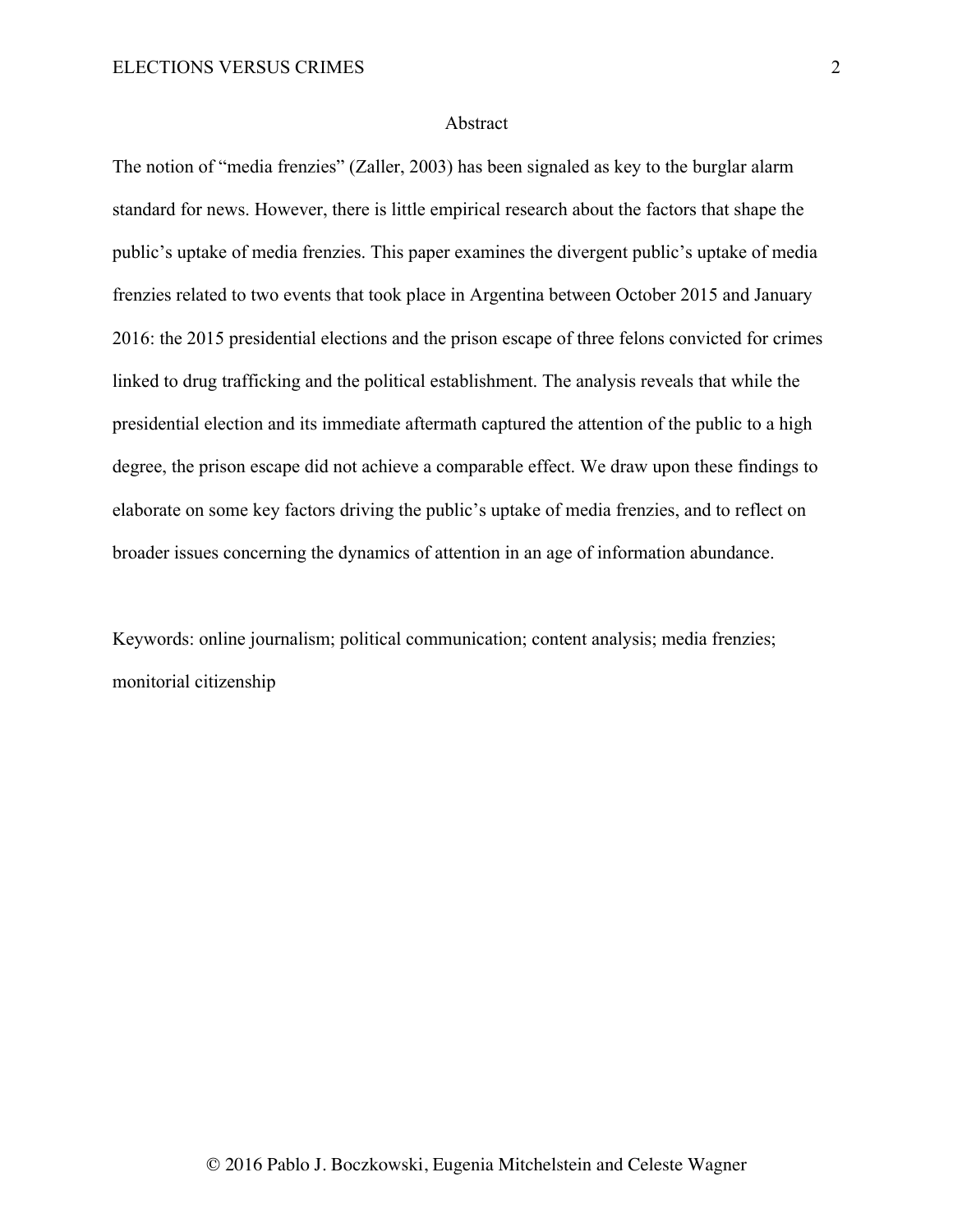In his monumental treatise "The Good Citizen," Schudson (1998) showed that notions of citizenship have evolved in conjunction with broader historic changes in society and argued that an ideal typical "monitorial citizen" can best characterize prevalent practices in contemporary culture. To him, "the obligation of citizens to know enough to participate intelligently in governmental affairs [can] be understood as a monitorial obligation. Citizens can be monitorial rather than informed" (p. 310). By this, Schudson means that citizens need not be fully informed of all public affairs matters all the time, but that they can "scan—rather than read—the informational environment in a way so that they may be alerted on a very wide variety of issues for a very wide variety of ends and may be mobilized around those issues in a large variety of ways" (p. 310).

Building upon Schudson's work, Zaller (2003) proposed that the news requirements of such model of citizenship are best served by a media system that sounds "burglar alarms" when a major public affairs issue occurs, but does not saturate the citizenry with information about the polity during normal times. According to him:

The idea is to call attention to matters requiring urgent attention, and to do so in excited and noisy tones. News would penetrate every corner of public space so few could miss it. Alarms would go off at irregular intervals rather than continuously—and not too often. This standard would motivate news that would catch the attention of the Monitorial Citizen, providing subsidized information that would facilitate opinion formation and making politics engaging rather than boring (2003, p. 122).

Zaller suggests that news organizations should generate "media frenzies" to maximize the civic potential of burglar alarms because "an intense, dramatic story that keeps up a 'critical mass' over one or several news cycles in all information media… breaks through the fog of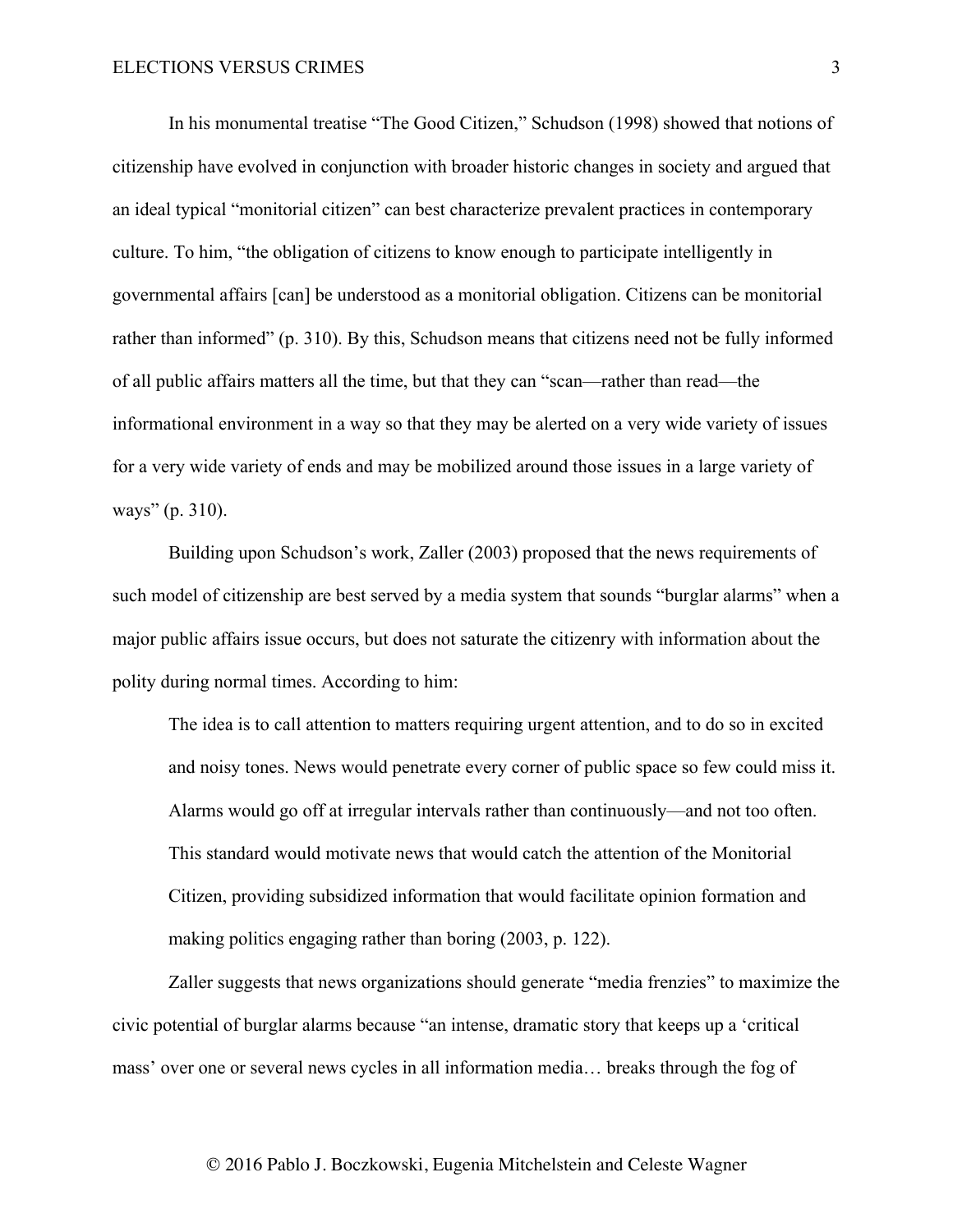disjointed news and engages the attention of the Monitorial Citizen" (2003, p 121). But since not all media frenzies can be equally effective, the question that arises is which ones capture the attention of monitorial citizens better than others. In this paper we move from the normative to the empirical by answering this question through an analysis of the divergent audience reception of the media frenzies related to two major public affairs stories that took place in Argentina between October 2015 and January 2016. The first one centered on the final stages of the 2015 presidential elections. The second revolved around the prison escape of three felons serving a life sentence for crimes linked to drug trafficking and with alleged connections to the highest spheres of the political establishment. A quantitative content analysis of both the news agenda and the most popular stories in seven leading news sites in the country reveals that while the presidential election and its immediate aftermath captured the attention of the public to a high degree, the prison escape did not achieve a comparable effect. We draw upon these findings to offer a theoretical contribution about the factors driving the public's uptake of burglar alarms on various topics, and to reflect on the larger issues concerning the dynamics of attention in an age of information abundance.

#### Context

The four-month period ranging from October 2015 to January 2016 was one of the most politically intense in recent Argentine history. Two events marked this period. The first one was the tail end of a heated presidential campaign that included the closest presidential result in the first round of voting in the nation's history—less than three percentage points separated the two top contenders (The Data Team, 2015)—which then led to a run-off, also a first in the country's history, in November 2015. Second, just a month after the run-off, there was a spectacular prison escape of three convicted felons who had been incarcerated for a crime with alleged links to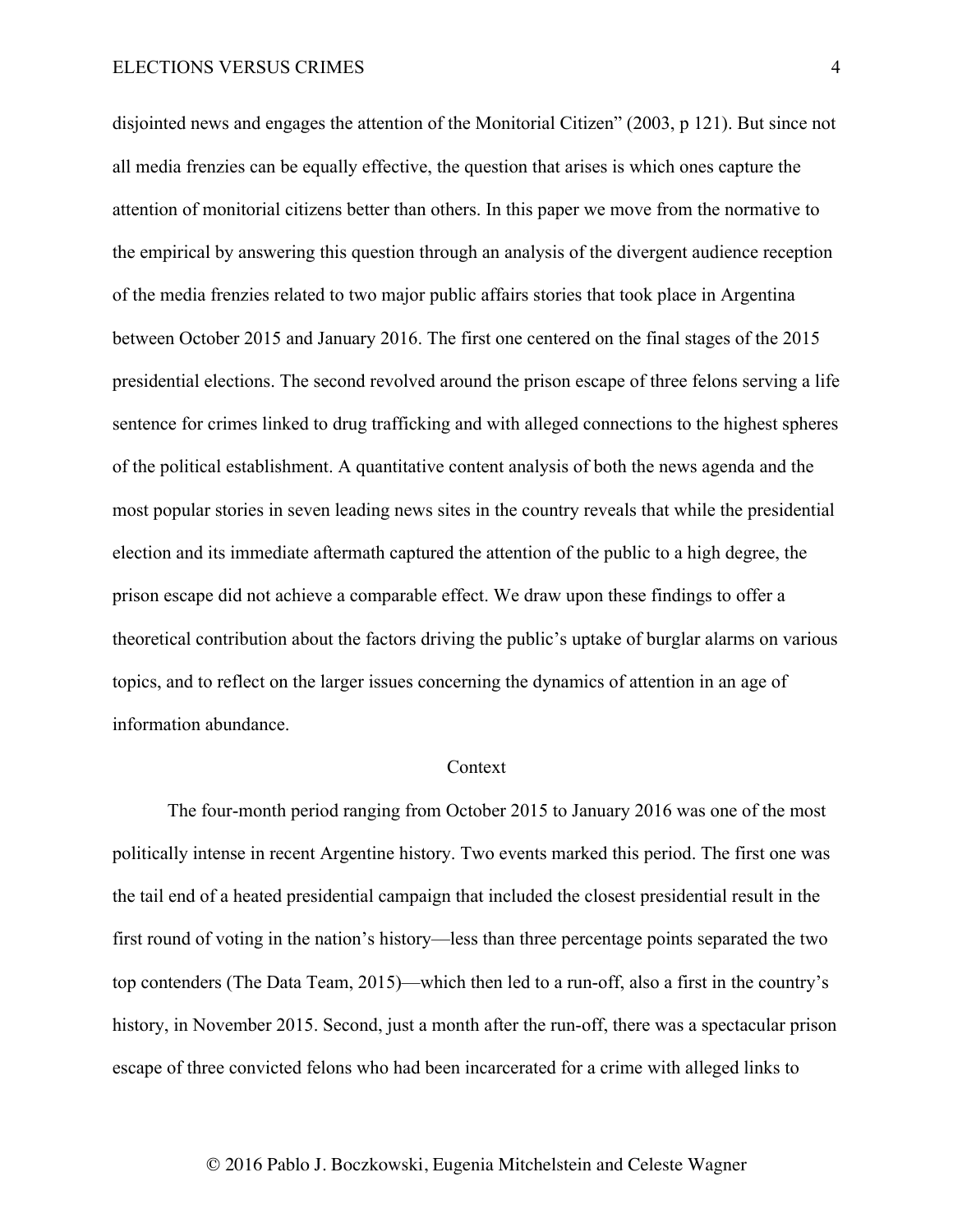cross-border drug trafficking and the highest spheres of government. The remainder of this section describes the main elements of each event.

## The 2015 Presidential Election

After twelve years in office, Frente para la Victoria (Front for Victory), a left-wing, Peronist-infused party faced a major electoral test in fall 2015. The three previous terms had seen one member of the same couple in office: Néstor Kirchner was president between 2003 and 2007, when his wife Cristina Fernández succeeded him and was re-elected in 2011 (Jones, 2015a). The first round of voting took place on October 25, 2015. The candidate from the incumbent party, Daniel Scioli—then governor of the province of Buenos Aires, the largest one in the country—had been seen as the front runner. In the weeks prior to the election there was a widespread belief among pollsters that he had a chance to win the contest in the first round (Miroff, 2015; Gallas, 2015). In order to achieve this goal, a candidate needed either to receive at least 45% of the popular vote or have at least a 10-point margin over the closest contender. Among the other five candidates running for office, Mauricio Macri, a center-right politician who had been mayor of the City of Buenos Aires since 2007 and was the leader of the coalition Cambiemos (Let's Change), was seen as the only one capable to defeating Daniel Scioli (Miroff, 2015).

Three weeks before the first round of voting the electorate had the opportunity to watch the first debate among presidential candidates in the nation's history. All candidates with the exception of Daniel Scioli attended. Three weeks later, the first round of voting yielded a surprising result: Daniel Scioli barely edged Mauricio Macri, with 37.08% versus 34.15% of the popular vote. This allowed Mauricio Macri to force a runoff, scheduled for November 22 (Shoichet, 2015; Cantú & Saiegh, 2015).

5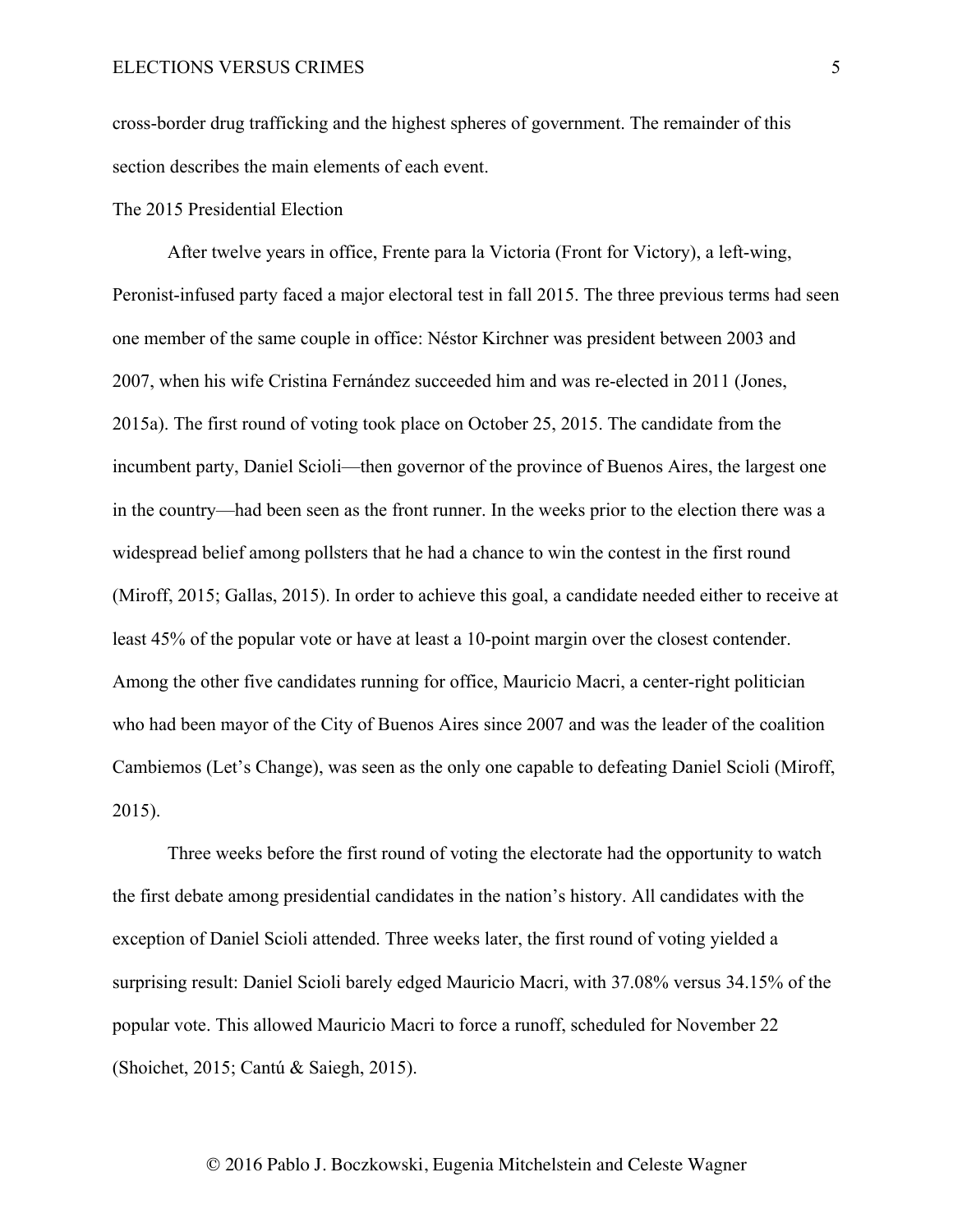The existence of a second round of voting led to another presidential debate. This time Daniel Scioli did participate. His performance was far from convincing, raising further questions about his chances of prevailing during the runoff (La Nación, 2015). Given that most pollsters had missed the mark in their predictions for the first round of voting (Watts & Goñi, 2015), and the overall uncertainty since the country had not seen a presidential runoff before, there was a lot of expectation and uncertainty regarding the vote on November 22. Mauricio Macri won the presidency with 51.34% of the votes (Shoichet, 2015). It was the first time since 1946 that someone outside of the two main historical parties, Peronism and Radicalism, had won a presidential election (Lupu, 2016). Also, it was the first time since 1987 that the city of Buenos Aires, the province of Buenos Aires, and the nation were to be governed by the same political party and that party that was not of a Peronist orientation.

Mauricio Macri took office shortly after the runoff, on December 10, 2015. Less than a month in office his administration was shaken by the news of the breakout of three high-profile convicts that had been sentenced to life prison for killing three businessmen in a drug trafficking plot with alleged political connections. This story, which immediately captured the attention of the media, dated back to 2008.

#### The "Triple Flight"

On August 7, 2008, two pharmaceutical businessmen and a publicist from Argentina were declared missing. Six days later their bodies were found dead with their hands and feet tied. They had been shot after being drugged, their bodies had signs of recent tortures, and one of them had an ear cut off (Carabajal, 2008). The investigation revealed that one of the businessmen killed, Sebastián Forza, had ties to Colombian and Mexican drug cartels. He had also provided significant funding to the campaign of Cristina Fernández, who was president at the time of the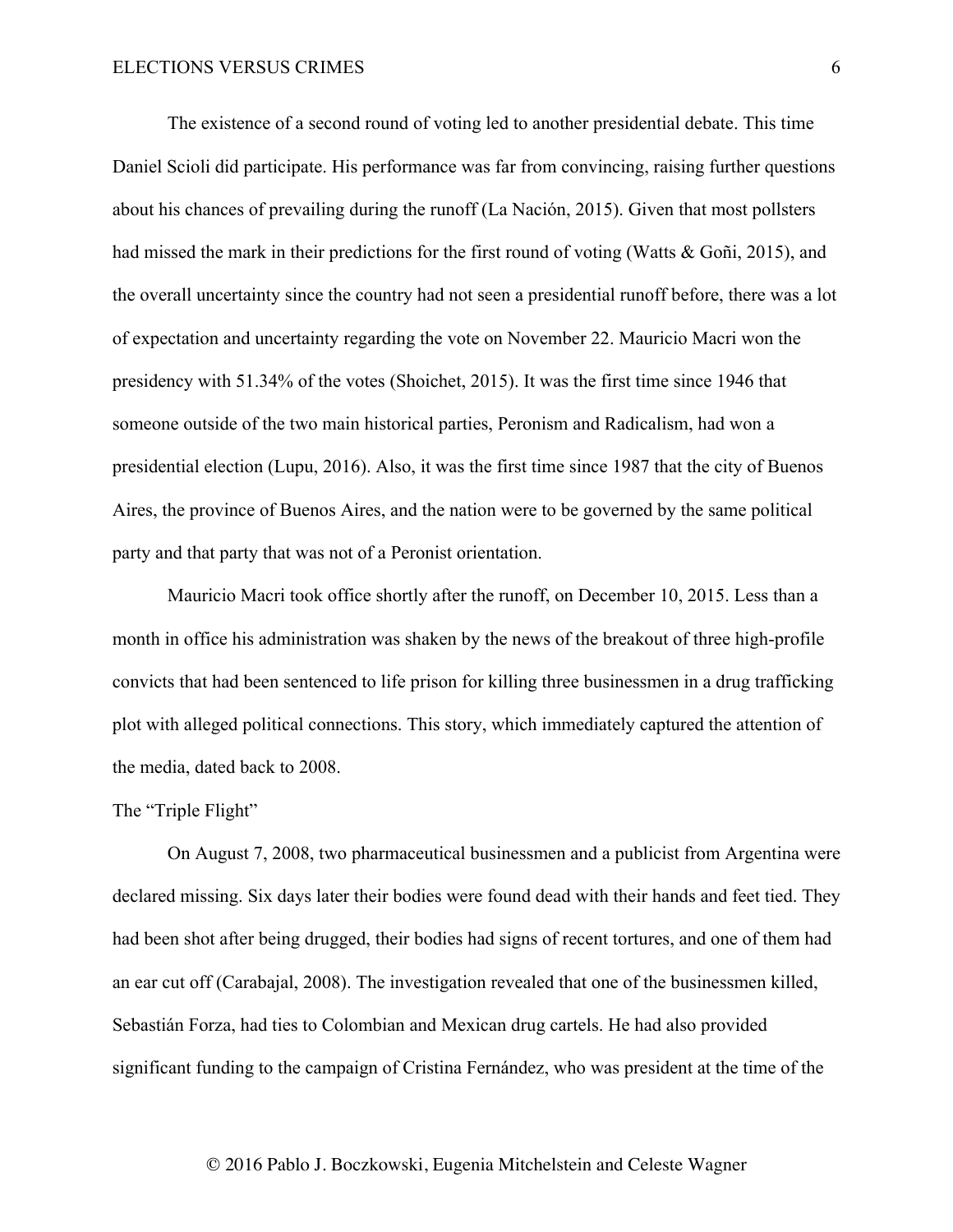murder (Castro, 2008). After months of investigation, which also involved the suicide of another pharmaceutical businessman and the death of a key witness who was run over by train, four men were arrested (La Nación, 2015, Carabajal, 2009). They were the Lanattas and the Schilaccis, two pairs of brothers. They were sentenced to life in prison in December 2012.

In August 2015, one week before the primary elections, Martín Lanatta was interviewed from prison by a very popular investigative journalism television show openly opposed to the Cristina Fernández administration. During the interview he accused a key political player in the government, Aníbal Fernández—no familial relation to the president—back then chief of staff of the president and candidate for governor of the province of Buenos Aires, to have been the mastermind behind the 2008 murders (Gilbert, 2015; Prengaman, 2016; Goñi, 2016). This shocked public opinion. According to different testimonies that appeared in this show, Aníbal Fernández was allegedly involved in drug trafficking. Aníbal Fernandez fired back, accusing the network of airing this show to ruin his candidacy (The Guardian, 2016; Otaola & Lough; 2016; Goñi, 2015). To the surprise of many, he ended up losing the provincial election against a much lesser known politician from the Cambiemos party during the first round of voting on October 25. This also meant that Cambiemos unseated twenty-eight years of Peronist administrations in the largest province in the country. Journalists and commentators speculated that the accusations against Aníbal Fernandez might have contributed towards his lost in the election (Jones, 2015b; BBC, 2016).

Right after Christmas, on December 27, Victor Schillaci and brothers Cristian and Martín Lanatta escaped from a high-security prison located in the province of Buenos Aires. They used a fake gun, hijacked the car of one of the prison guards, and took another guard as hostage (BBC News, 2015). The recently elected governor of the Buenos Aires province sacked the main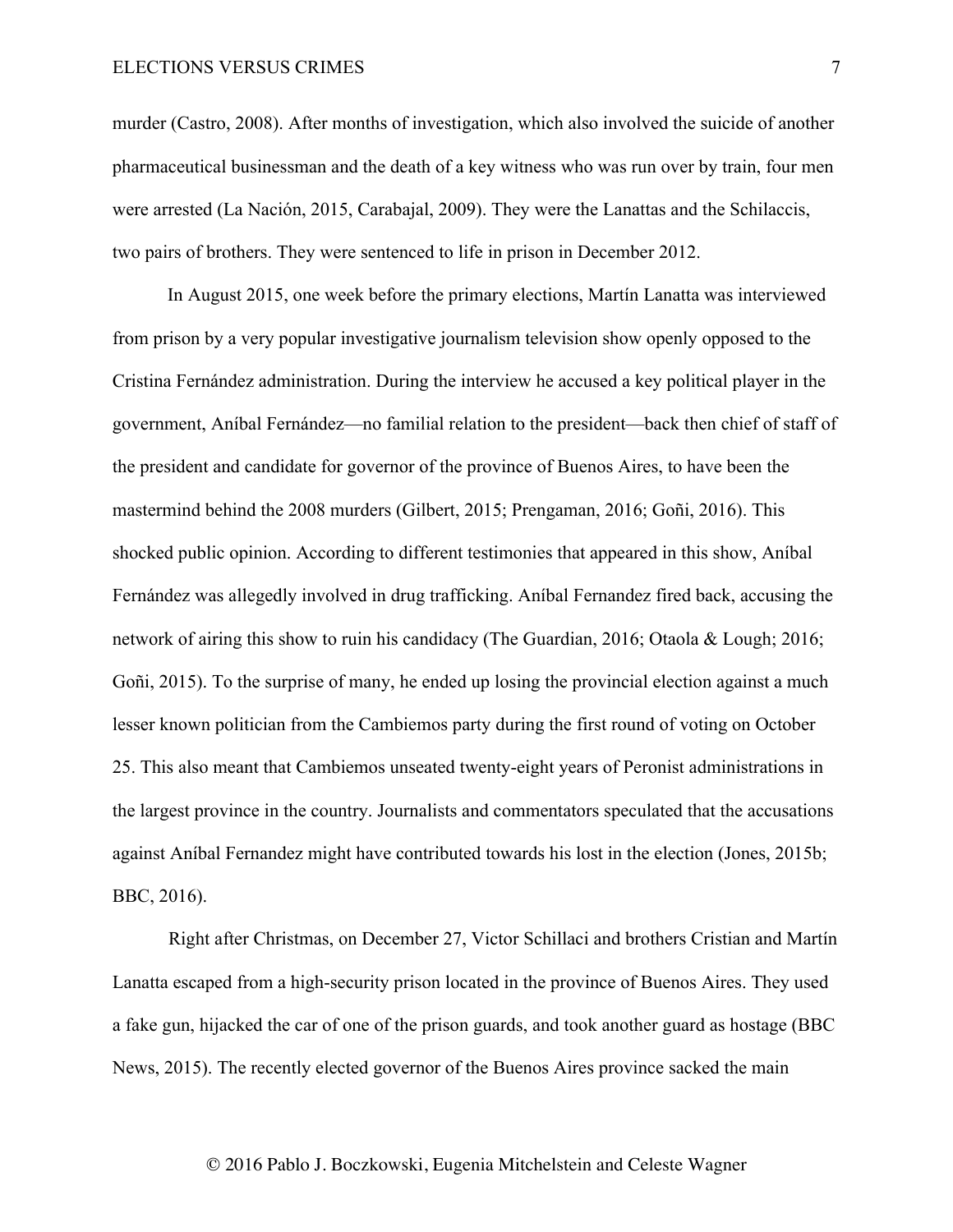authorities of the prison system and said that the escape had been possible only by their complicity (Gilbert, 2015; BBC News, 2015). The flight and the hunt for the fugitives became an unfolding event that captured the attention of the news media in Argentina. With elements of the best Hollywood blockbusters, the fugitives took additional hostages, shot two police officers—an event that was captured on a security camera and showed repeatedly on television stations all over the country—rolled over one of the cars they had stolen, broke into houses and, all in all, triggered an operation that involved the participation of hundreds of law enforcement officials (Gilbert, 2015; Grattan, 2016; BBC News, 2016). Live video of this persecution, at the end through swaths of countryside, was sometimes even shown on national television (Fox News, 2016; The Guardian, 2016).

The massive search appeared to have gotten to an end when on January 9, 2016, president Mauricio Macri celebrated on his Twitter account that the fugitives had been captured. Embarrassingly, hours later the administration had to admit that actually two of them remained at large (Otaola & Lough, 2016). Finally, two days later these two fugitives were finally captured.

## Theoretical Considerations

Schudson's (1998) account of the transformation in the practices of citizenship in America showed that the information-based model that emerged during the Progressive era is not a given but a historical construct bound to change in relation to broader cultural transformations. Taking inspiration from Lippmann's work, Schudson argued that "if democracy requires omnicompetence and omniscience from its citizens, it is a lost cause. There must be some distribution across people and across issues of the cognitive demands of self-government" (1998, p. 310). To make sense of how this distribution of cognition plays out in contemporary society, he coined the notion of "monitorial citizenship" as a "modification of the information-based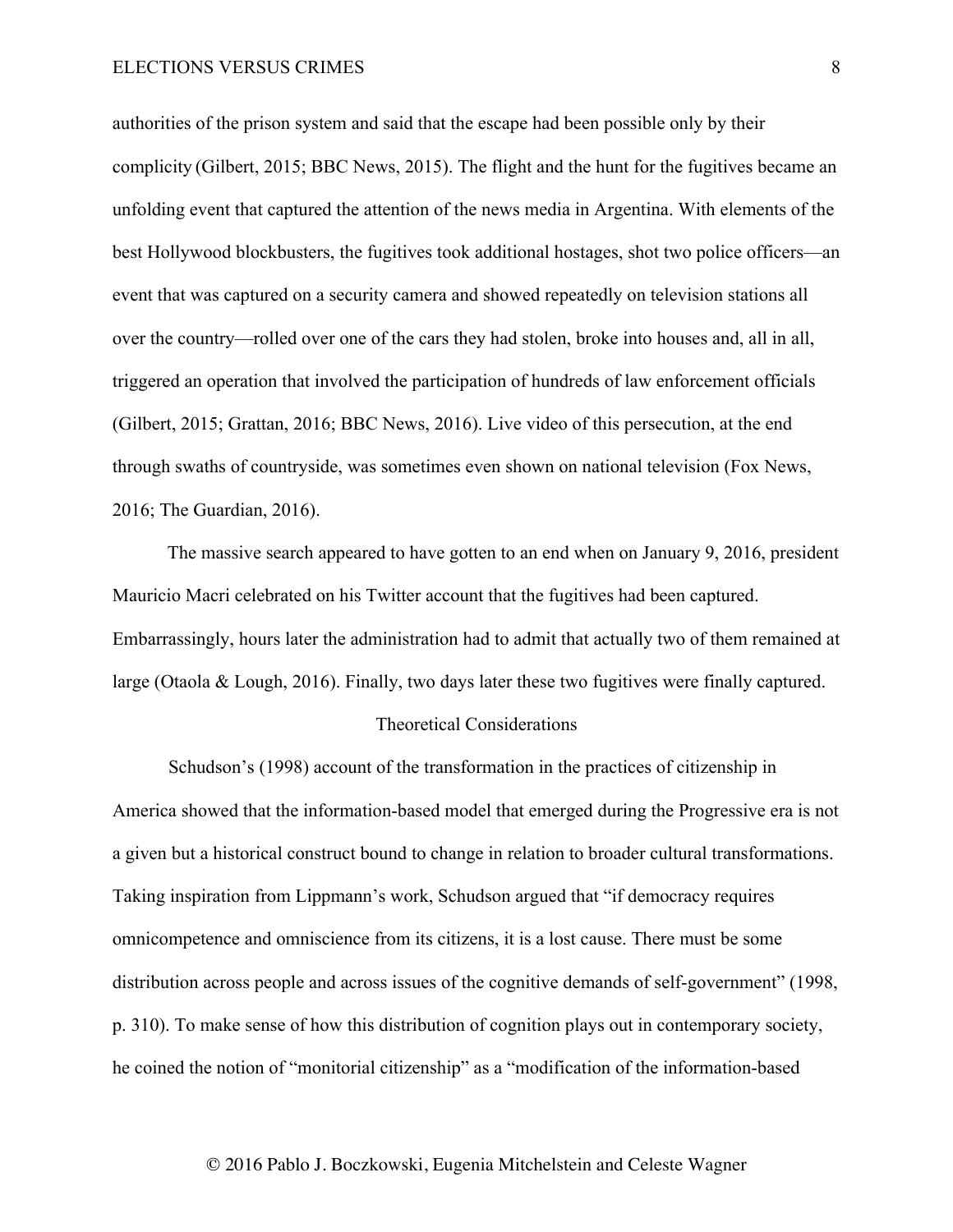model and [one that] should co-exist with models of citizen engagement based on trust, party, and rights" (Schudson, 2000, p. 16). In essence, the monitorial citizen is not paying attention to matters of the polity all the time, but is alert and does it during major events, therefore he or she "engage[s] in environmental surveillance more than information-gathering… [and] is an absentee citizen but watchful, even while he or she is doing something else" (Schudson, 1998, p. 311). The notion of monitorial citizenship has been highly influential across the fields of communication studies and political science (Amna & Ekman, 2014; Graber, 2004; Hustinx, Meijs, Handy & Cnaan, 2012; Hooghe, Osen & Marien, 2016; Kobayashi & Inamasu, 2015).

Perhaps one of the most generative uptakes of the monitorial citizenship idea has been in the "burglar alarm" standard of news provision developed by Zaller (2003). This normative standard stems from the view that "the challenge for communication scholars is to… face up to… differences in audience demand for news and to design news standards and styles that, to the extent possible, reconcile them with the informational needs of citizenship" (Zaller, 2003, p. 128). Thus, "what the Burglar Alarm standard does address is how much public affairs information the traditional mass news media… should carry and how they should present this information" (Zaller, 2003, p. 110). Zaller draws inspiration from both Schudson's notion of monitorial citizenship and also from McCubbins and Schwartz's (1984) account of congressional dynamics: "instead of sniffing for fires, Congress places fire-alarm boxes on street corners, builds neighborhood fire houses, and sometimes dispatches its own hook-and-ladder in response to an alarm" (p. 166). The basic idea is that, like Congress, the media should not constantly report large amounts of public affairs news—the parallel of "sniffing for fires"—but should massively cover this type of content irregularly, infrequently, and strategically. To this end, "journalists should routinely seek to cover non-emergency but important issues by means of

9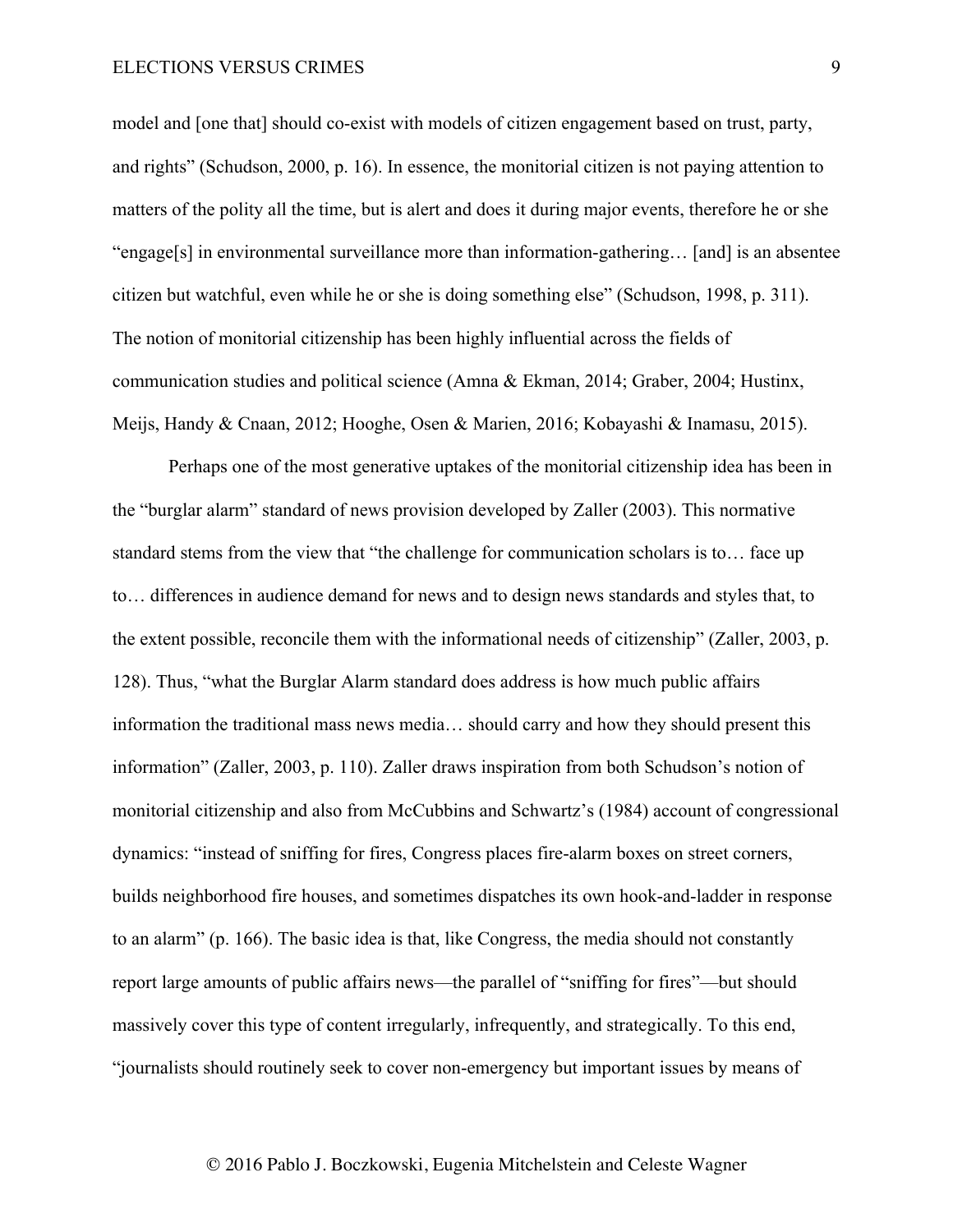coverage that is intensely focused, dramatic, and entertaining and that affords the parties and responsible interest groups… ample opportunity for expression of opposing views" (p. 122). Despite criticisms—most notably by Bennett (2003)—the standard has been popular among academics who study media and politics (Baek & Wojcieszak, 2009; Jebril, Albæk & Vreese, 2013; Ladd, 2010; Parkin, 2010; Lyons, Jaeger & Wolak, 2013; Nguyen, 2012).

Zaller specifies several criteria for his standard. Two of them are of particular relevance for present purposes. The first one has to do with the notion of "media frenzies" and was briefly mentioned in the introduction. This is the notion that in order to capture the attention of the public in the most effective way, when the media want to sound a burglar alarm on a particular topic they have to do it in a loud and repetitive way. This could lead to even saturating the public with information about that topic, because "when the level of saturation is high... citizens should have a greater prospect of encountering and absorbing the information than when the dissemination of information remains restricted to a narrow selection of sources" (Elenbaas, de Vreese, Schuck & Boomgaarden, 2014, p. 484). The second criterion is "commercial viability," which underscores that Zaller intended his normative standard to become consistent with goals of economic sustainability in a competitive industrial context:

Given existing institutional and cultural constraints, news media must be willing to produce and citizens must be willing to consume the indicated kind of news… The Burglar Alarm standard is intended to provide a workable and yet normatively defensible standard for popular news—as opposed to elite news—as it remakes itself to meet this competition (2003, p. 127).

In light of this second criterion, it is imperative not only for epistemic but also for economic reasons to understand which burglar alarms and media frenzies capture the attention of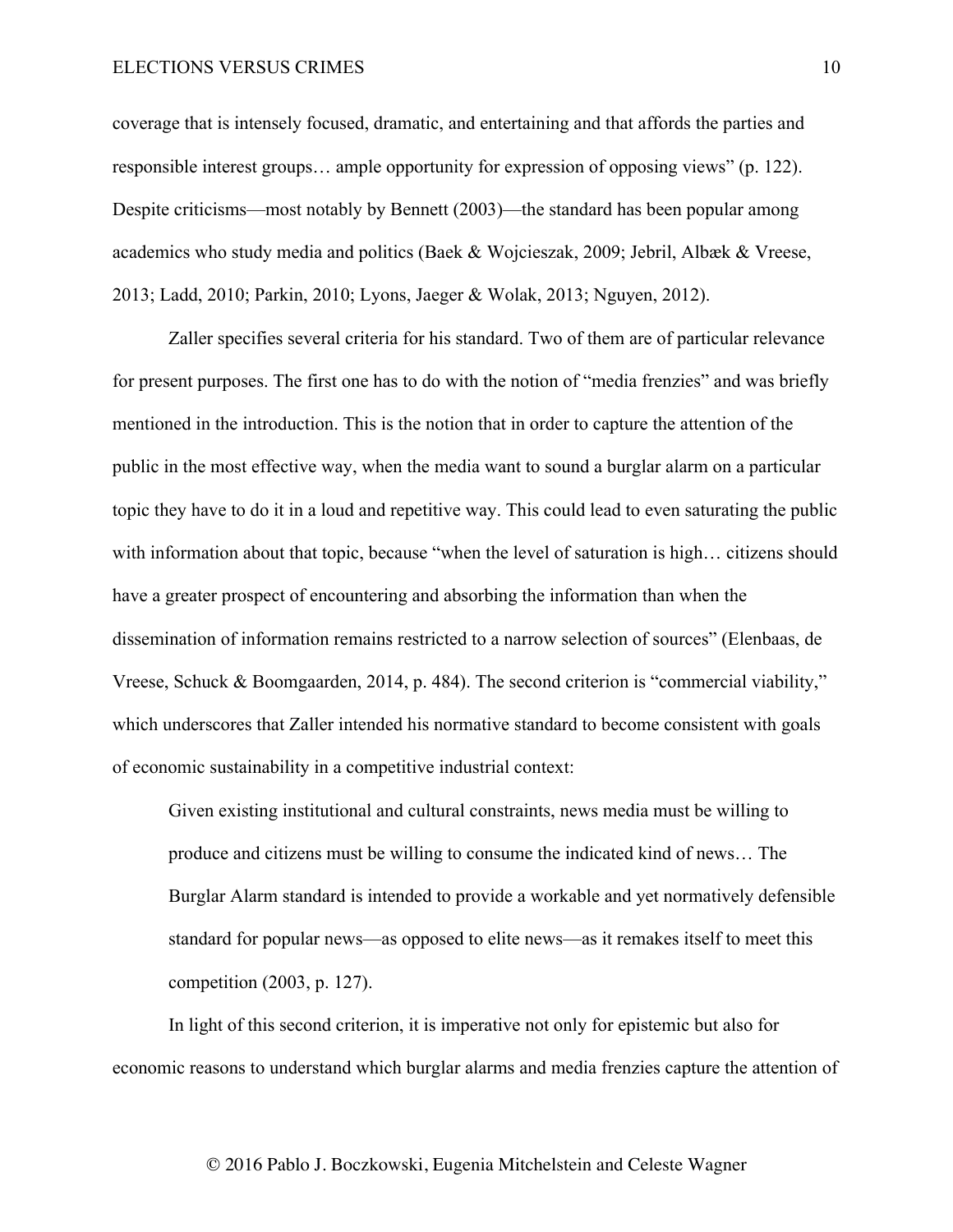the public better than others. One attempt in this direction is found in the work of the authors (2013) on the gap between the stories that editors of news sites consider most newsworthy and those that the audience of their respective sites find most appealing. On the basis of over 50,000 observations gathered on news sites in Europe and the Americas, they argue that during periods of routine political activity "whereas journalists exhibit a strong preference for public-affairs news in the articles they consider most newsworthy, consumers lean towards non-public-affairs subjects in the stories they click most often" (2013, pp. 16-17). This conclusion is consistent with findings from a number of recent studies (Jarvis & Stephens, 2015; Jian & Usher, 2013; Lee, Lewis & Powers, 2014; Lee, de Swert & Cohen, 2015; Tenenboim-Weinblatt & Neiger, 2015; Zamith, 2015). Since periods of routine political activity constitute the majority of daily life in any society that is not going through a major crisis, and they are also the periods with much less frequent need for burglar alarms, the existence of this gap allows the analyst to establish the baseline condition from which to assess the efficacy of burglar alarms when they are indeed sounded through media frenzies. Therefore,

Hypothesis 1: During periods of routine political activity there will be a gap between the proportion of public affairs reportage that the media consider to be most newsworthy and that which the audience will click on most often.

The authors (2013) have shown the existence of significant changes between periods of routine political activity and those marked by a great intensification of that kind of activity such as political elections or national crises. These changes result mostly from alterations in audience activity than in media coverage. Consistent with the burglar alarm standard, the media increase the supply of public affairs news during a period of heightened political activity. However, those changes are smaller in proportion than the increase in the nature of audience demand for this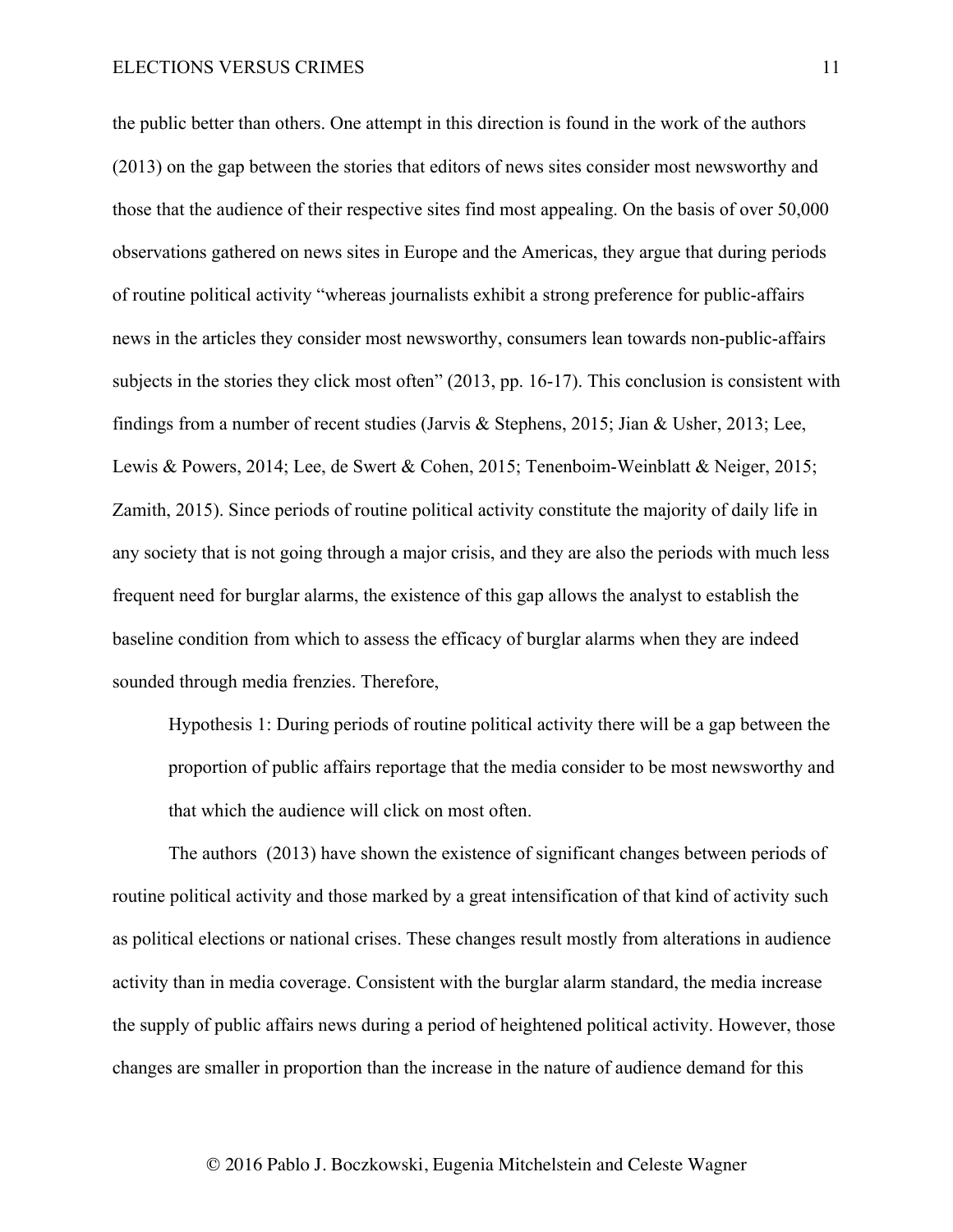kind of news, which suggests the efficacy of these burglar alarms in capturing the audience attention. The rationale for the change in audience behavior is a combination of a sense of civic duty—the moral imperative of remaining informed about matters of the polity during a pivotal period of social life; cultural currency—the desire to stay abreast of current events that are central to everyday life interactions during a period of this kind; and self-preservation—learning information that is potentially helpful to navigating possible changes in the social landscape. This, in turn, leads to a significant decrease in the gap between the most newsworthy and most popular stories: "at least for online news, audiences behave as 'monitorial citizens', increasing the percentage of public-affairs topics in their news diets during periods of heightened political activity" (Authors, 2013, p. 85). For present purposes, this suggests that if news organizations sound burglar alarms on public affairs matters in relation to an electoral campaign such as the one that took place during the 2015 presidential election in Argentina, it is reasonable to think that audiences will pay attention to the resulting media frenzies much more than during ordinary political times. Therefore,

Hypothesis 2. During a period of heightened political activity news organizations will produce media frenzies around public affairs topics and the audience will pay significant attention to them to the extent that the gap between the most newsworthy and the most clicked news will decrease in comparison to that characterizing periods of routine political activity.

But what is to be expected in terms of audience behavior when it comes to the media frenzy surrounding a developing news story like that of the triple flight? A media frenzy around a story of this kind should in theory also capture the attention of the audience because it combines elements of crime news with Hollywood overtones, and sordid elements of political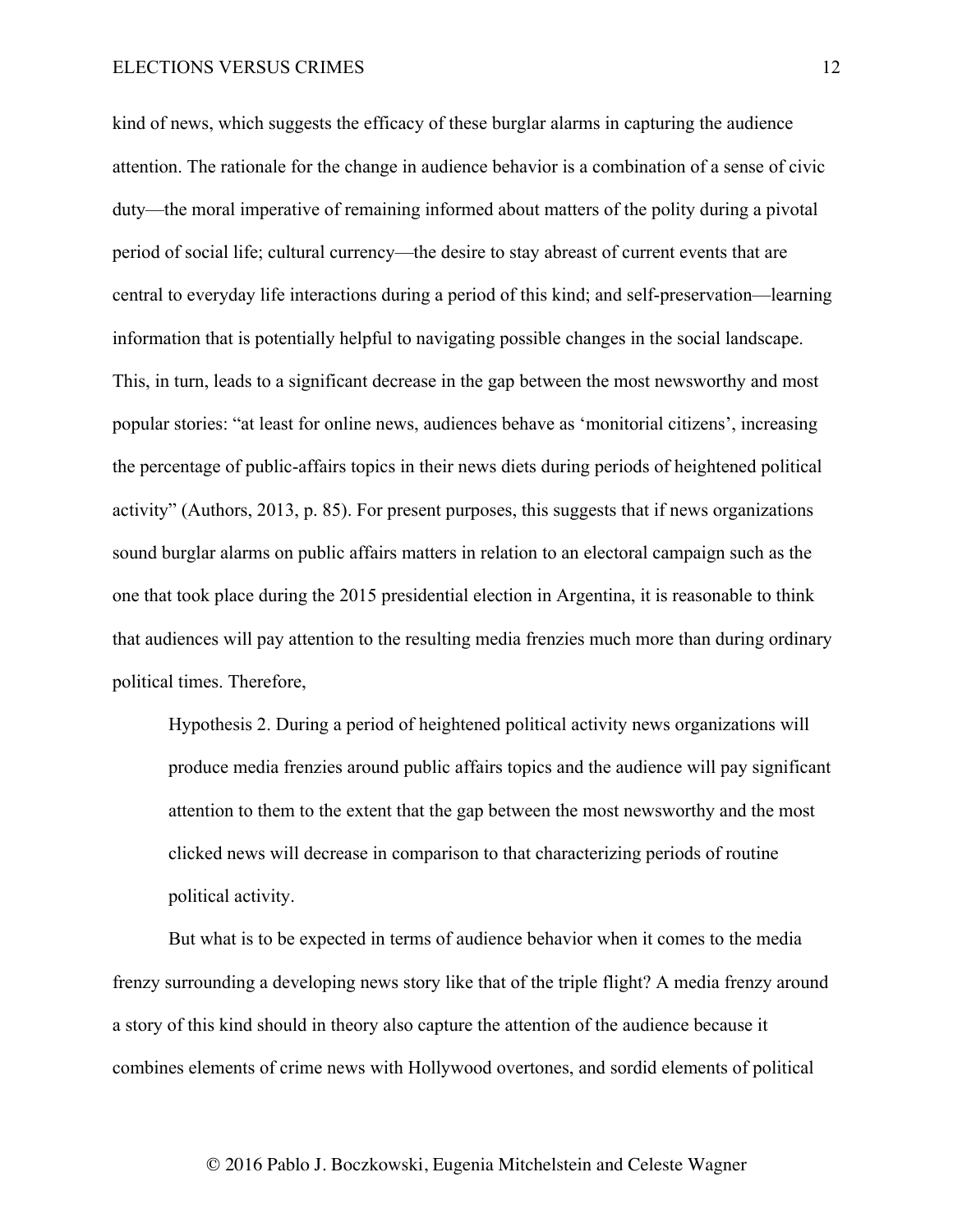scandal which were linked to recent electoral outcomes. According to Shoemaker and Cohen (2012), articles high in deviance and public significance, such as the prison break of three convicted murders tend to attract audiences' interest throughout the world. Research on local news in the United States also suggests that crime and law and order stories are attractive to audiences (Lowry, et al., 2003). Therefore,

Hypothesis 3. During a period surrounding a major, developing story that combines highly appealing elements of crime news with sensationalized politics news organizations will produce media frenzies and the audience will pay significant attention to this story to the extent that the gap between the most newsworthy and the most clicked news will decrease in comparison to that characterizing periods of routine political activity.

The unique set of events that took place in Argentina between October 2015 and January 2016—a high-stakes presidential election with an uncertain winner, and a high-profile prison break with ties to the former incumbent party—allows this paper to examine the audience uptake of these two different types of media frenzies.

## **Methods**

We conducted a quantitative content analysis on news stories published by the following seven sites in Argentina: *Clarín*, *La Nación*, *Perfil*, *Infobae*, *TN***,** *La Voz del Interior* and *Diario*  Uno.<sup>i</sup> We gathered data during forty-seven days over a seven-month period, from September 2015 until March 2016.<sup>ii</sup> On each data collection day, a research assistant retrieved data from all five sites at 6:00 p.m. local (Argentina) time. Simultaneous data collection was chosen to compare cross-site coverage of similar events at a single point in time. For each data collection day, we identified the top stories selected by journalists and consumers, respectively. The former consist of each homepage's first ten stories (hereafter, "homepage") counting from left to right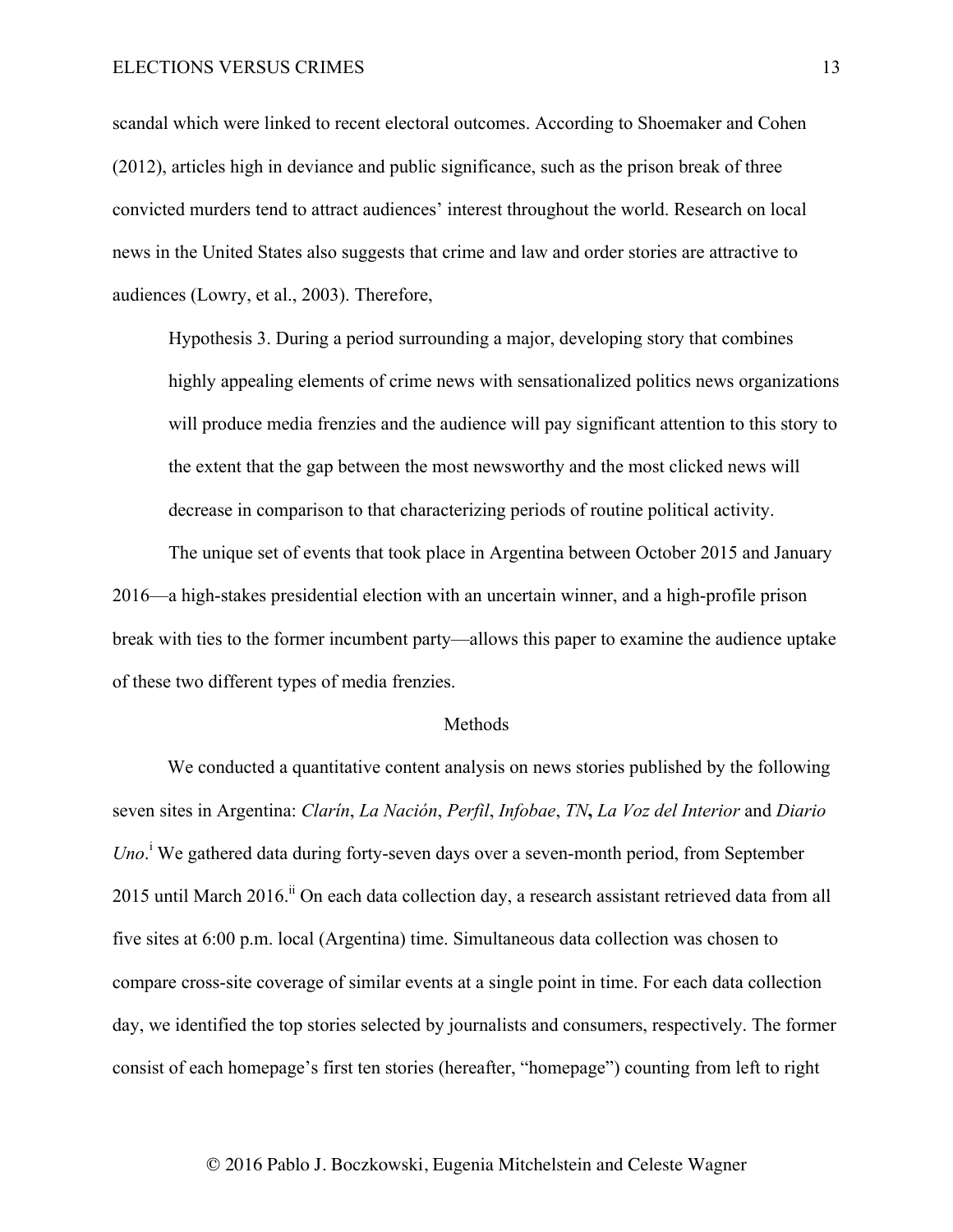and from the top down in a grid-like manner. These stories are usually contained in the first screen of a homepage—akin to the above the fold stories in newspapers' front pages—and are a proxy for journalists' selection of the most newsworthy stories of the day. The latter are the top 5 or 10 stories in the "most read list" (hereafter, "most read") made publicly available by each of these sites. Online stories were defined as text-based packages that included a headline; a story might, but need not, have multi-media features or links to related stories. In total, 5,607 articles were examined  $(3,251$  from the homepage and 2,356 from the most read list).<sup>iii</sup>

The unit of analysis was the story. Four variables were coded: news choice, story content, campaign, and triple flight. Variable and category definitions are as follows:

1. News choice. There are two categories:

(a) Homepage: the top ten stories that appeared on the homepage of each site.

(b) Most read: the top stories included in the "most read" / "most popular" / "most viewed" lists made publicly available on each site.

2. Story content—the main topic addressed in the story. There are two categories:

(a) Public affairs stories, dealing with news about politics, government, economics, business, and international affairs. This category includes stories about the activity of government, elected officials, and political candidates; the economy and business developments; and events, happening in other countries, about the state or international organizations.

(b) Non–public affairs stories, addressing subjects such as sports, crime, entertainment, technology, and weather. This category includes stories about sports; criminal activity; entertainment; cultural, medical, scientific, and technological matters; and weather.

3. Campaign. There are two categories:

(a) Campaign articles (stories, opinion pieces, etc., about the presidential campaign).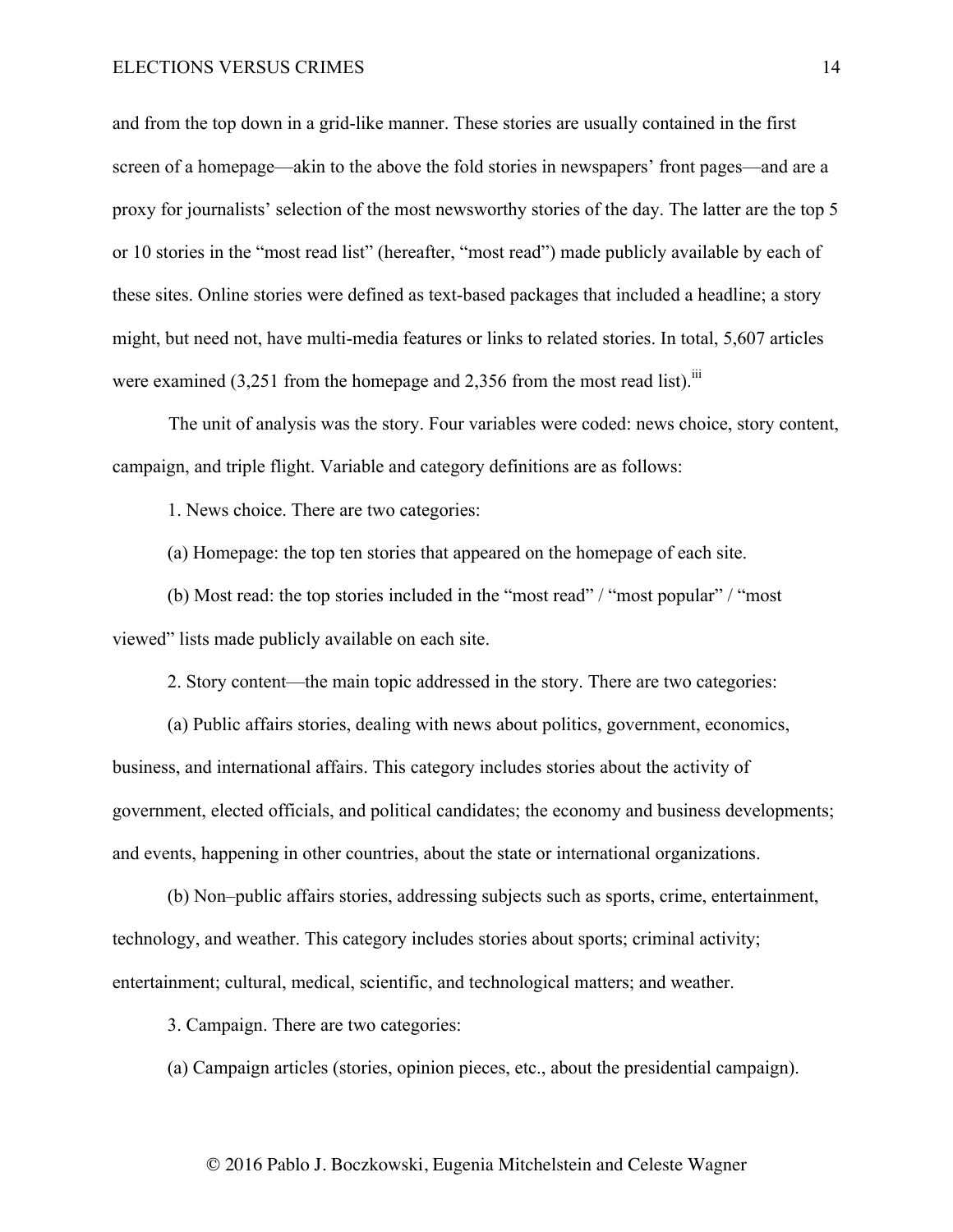(b) Articles that are not about the campaign (all the others).

4) Triple flight. There are two categories

(a) Stories about the prison flight (stories, opinion pieces, etc., about the prison break).

(b) Articles that are not about the prison break (all the others).

A team of seven trained research assistants collected and coded the stories manually.<sup>iv</sup> Doubts that arose were subsequently resolved consensually through consultation between the research assistants and the authors.

## Findings

The period from September 2015 to March 2016 provides a unique window to observe the uptake of media frenzies. An analysis of the percentage of public affairs news on the homepage and on the most read lists of the seven sites shows that there was a sizable and significant gap between the supply of public affairs news the media and the interest of the audience in this kind of content. It was 14 percentage points on average across these sites during this seven-month period (Table 1). On average, the top-placed news on the homepages featured almost two thirds of public affairs coverage, compared to half of the most popular stories.<sup> $v$ </sup> Despite some differences across the sites, the evolution of the percentage of public affairs stories on the homepages follows similar patterns, with coverage of public affairs news on the top portion of the homepage peaking in November in all sites—which is why data are reported in the aggregate across sites with mentions of some differences in the endnotes. Although audiences´ preferences were more variable than the news on the homepages of the respective sites, on all sites except one<sup>vi</sup> there was a peak in the percentage of public affairs stories on the most read list, either in November or December.

--Insert Table 1 here--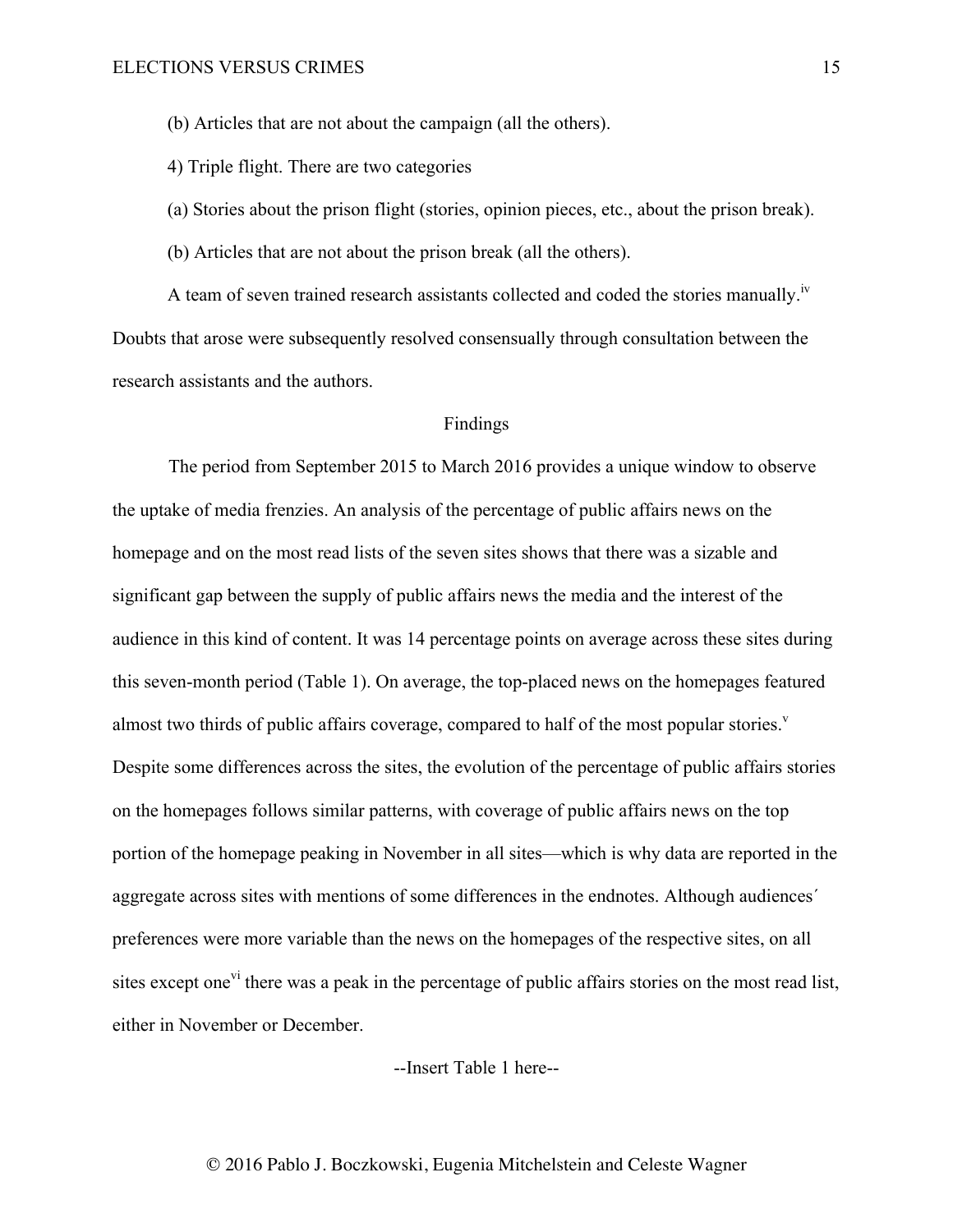During the three months of relatively normal levels of political activity—September 2015, and February and March 2016—there was a combined average news gap of 19 percentage points—with monthly figures of 22, 12 and 23 percentage points, respectively (Table 2). Thus, H1 is largely supported: during times of routine political activity—in this case before the campaign in September 2015, and after the election, the presidential inauguration and the triple flight, in February and March 2016—there was a gap between the proportion of public affairs reportage that the media featured most prominently, and that which the audience clicked on most often. These results also serve as the baseline against which to compare the uptake of the media frenzies surrounding the election and the inauguration on the one hand, and the triple flight on the other hand.

### --Insert Table 2 here--

The interest of the audience in public affairs news grew systematically during the last quarter of 2015. Using September as the baseline, it grew 15 percentage points in October—the month of the first round of the presidential election; another 21 percentage points in November the month of the presidential election run-off; and remained very high by decreasing only 2 percentage points in December—the month of the presidential inauguration, in which the new cabinet was announced and the president made his first speech to Congress. The prevalence of public affairs news in the most read list more than doubled from September, when it was at 32%, to December, when it was at 66%. The provision of this kind of news in the homepage list also increased during this quarter, but in a much lower proportion. This explains an overall decrease in the news gap from 22 percentage points in September, to 10 points in October and 9 points in November, and its disappearance in December.<sup>vii</sup> The critical factor in this turn of events was interest in stories about the presidential election campaign. In October, the percentage of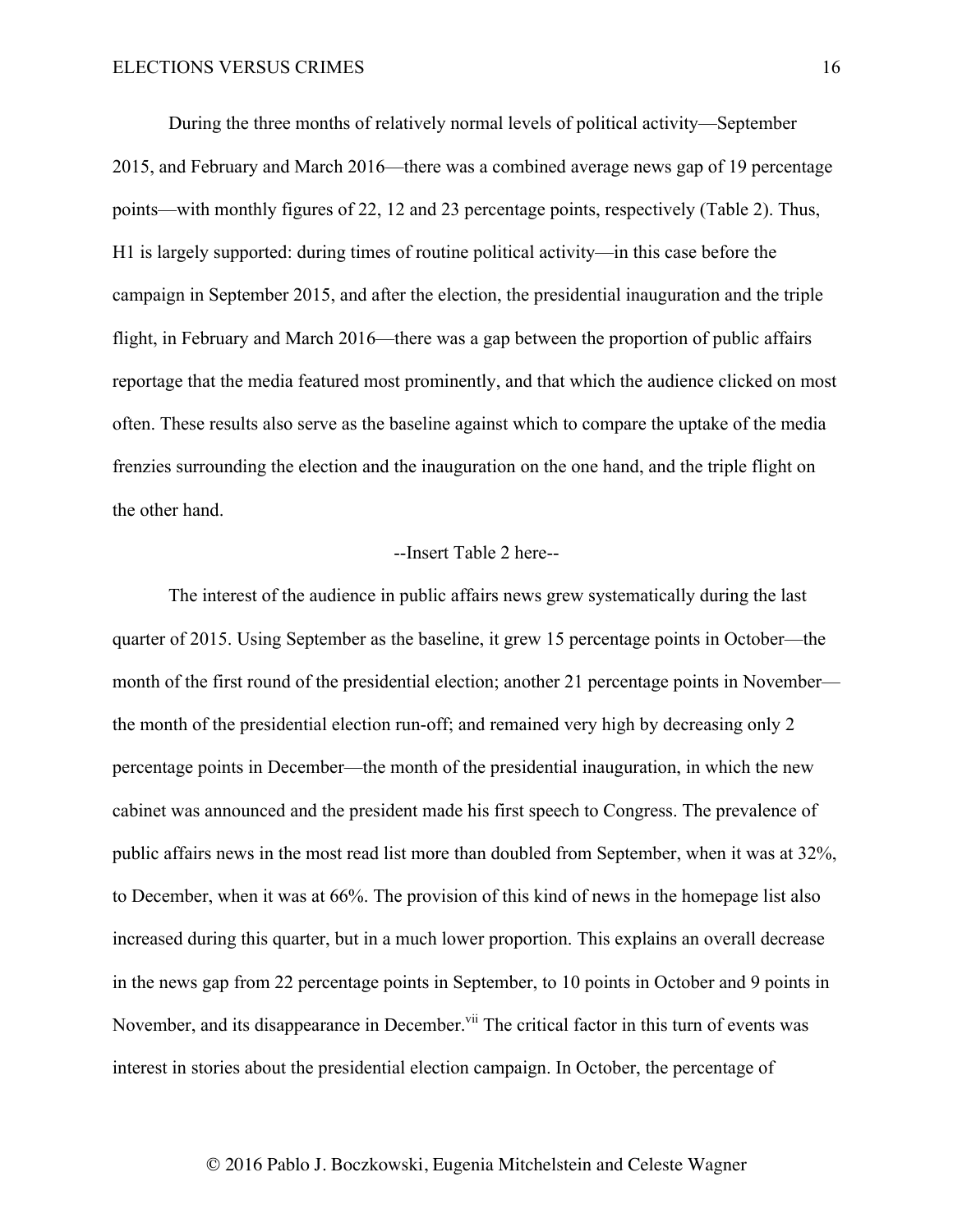campaign stories among the top-placed articles on the homepage was 32%, while on the most read list, 25% of the articles were about the election (Table 3). The 7-point difference is statistically significant. While the October round of the election featured several candidates, and had a likely winner, after the upset in election returns, the outcome of election run-off to take place the following month appeared much less certain for any of the two contestants. In November, the news gap in campaign articles was shy of two percentage points, and no longer significant: 60% of stories on the top portion of the homepages were about the election, compared to 58% on the most read lists. The fact that six out of ten stories on both the homepage and the most read lists were about the campaign clearly showed both the presence of a media frenzy and its effectiveness in capturing the public's attention. Thus, H2 is also supported: a media frenzy around a close election for important offices is effective in drawing audiences' attention.<sup>viii</sup>

## --Insert Table 3--

But not all media frenzies appear to be equally effective in capturing the public's attention, as we found out through an examination of the news gap during the triple flight. An analysis of the seven sites on five of the seventeen days<sup>ix</sup> that went from the day the convicts escaped—December 27, 2015—to the day after they were captured—January 12, 2016—shows that there was a media frenzy, albeit not as intense as the one surrounding the run-off election: on average, the seven sites examined devoted almost 3 out of 10 of the most prominently displayed stories on the homepage to the developing story of the triple flight. However, on average, articles about this story accounted for only 15% of the most read lists (Table 4).<sup>x</sup> Thus, H3 is not supported. Although the media frenzy about the triple flight story had a combination of elements that a priori was poised to generate significant audience uptake—a violent crime, linkages to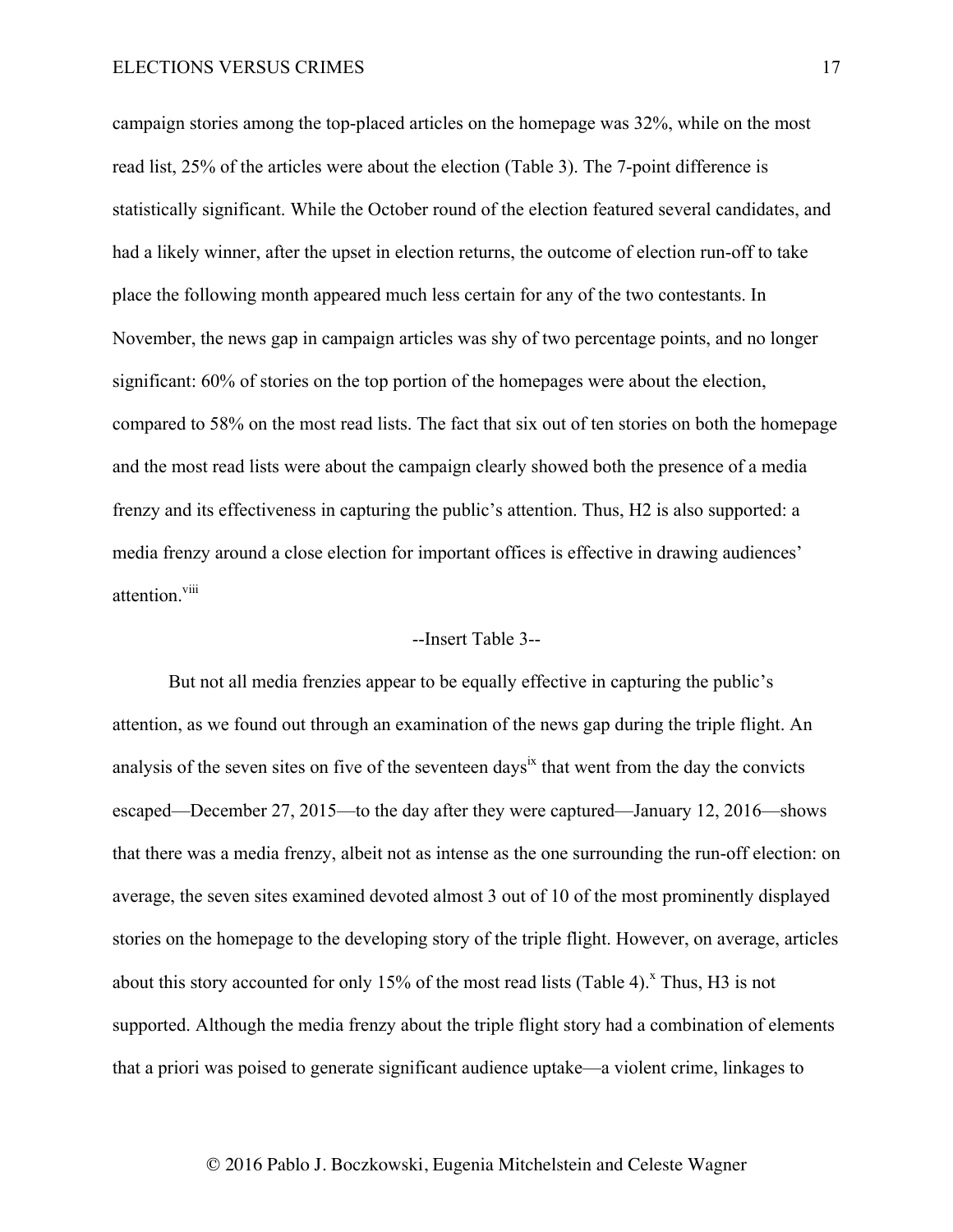politics, a spectacular prison escape, a country-wide police search that was constantly on television and the web, and a mistaken announcement by the president about the fugitives being captured—most audience members did not make it a major focus of their attention.<sup>xi</sup>

--Insert Table 4 here—

In the discussion section, we will reflect on why a media frenzy about a presidential election might be much more effective in capturing the public's attention than one about a crime and political scandal story.

## **Discussion**

Research on agenda-setting has shown that a large number of news items on a certain topic or event is more likely to increase awareness and recall than otherwise (McCombs & Shaw, 1972; Iyengar & Kinder, 1987). Thus, media frenzies are in principle a suitable vehicle to capture the attention of monitorial citizens, as Zaller (2003) posited. But, as with social phenomena of all kinds, not all media frenzies will be equally effective—and some not effective at all—in becoming the focus of interest among the audience. This paper contributes to begin unpacking the factors that might account for the diverse uptake of media frenzies through an examination of media frenzies surrounding two high profile public affairs events as reported on seven news sites from Argentina.

Our analysis has shown that while the public responded positively to coverage of the runoff election, it failed to make the triple flight a comparably strong focus of its interest. These findings suggest that media frenzies, on their own, are not enough to capture the attention of the citizenry. We propose that the type of uptake of a media frenzy is a function of three intervening variables: the level of political and social significance of the event that is the subject of the media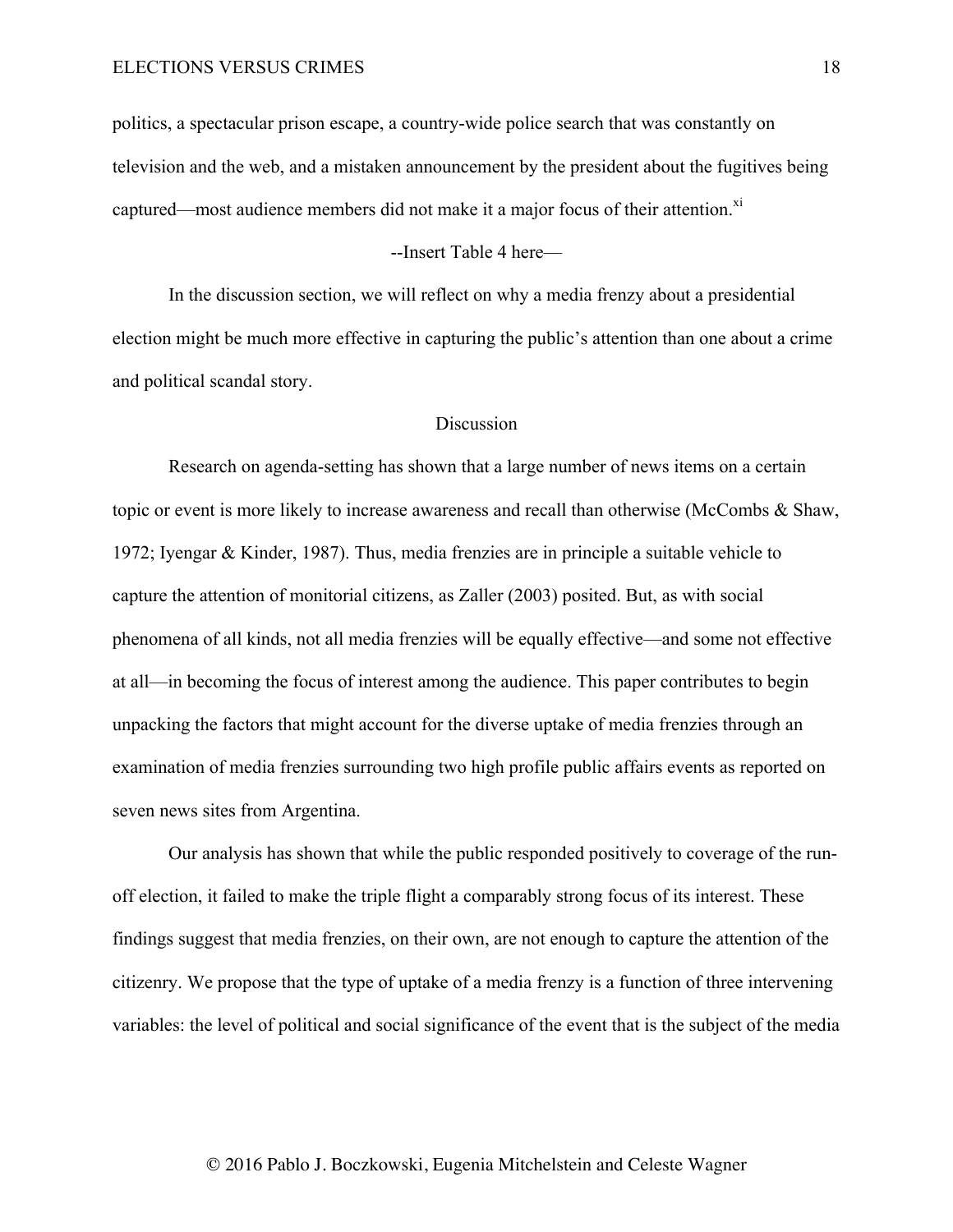frenzy; the level of cognitive effort that processing the news coverage poses on the audience; and the dominant affect associated with the event and its coverage.

The first factor is the level of political and social significance of the event or series of events that are subject to the news. Shoemaker and Cohen (2012) define significance in terms of the impact of the content of a news item on the relationship between the people and the government, the exchange of goods and services, the legislation, and institutions and societal well-being. If audiences perceive that an event will not have major consequences for them or their country, they might devote a very high level of attention to them. This is what happens with public affairs news during periods of routine political activity, which in part translates in the existence of the news gap. Of course, a significant event is more likely to begin a media frenzy in the first place. But not all events that are subject of a media frenzy are equally significant from a social and political standpoint. For present purposes, the election of a new president clearly has a high level of political and social significance. However, the case of the triple flight is more mixed by combining political elements that are clearly significant with criminal elements that while sensational and appealing, might not be highly significant to a sizable portion of the public.

The cognitive effort required to process a news item is the second variable that might contribute to explain variance in the uptake of a media frenzy. More than half a century ago Downs (1957) proposed that if the cost of acquiring an item of information outweigh its returns, it is rational to remain ignorant about it. The authors (2013) found that during periods of routine political activity most news consumers are reluctant to engage with content that they perceive as complicated or difficult to understand. For instance, legislative negotiations, economic process, and international matters might have important consequences for the citizenry, but they are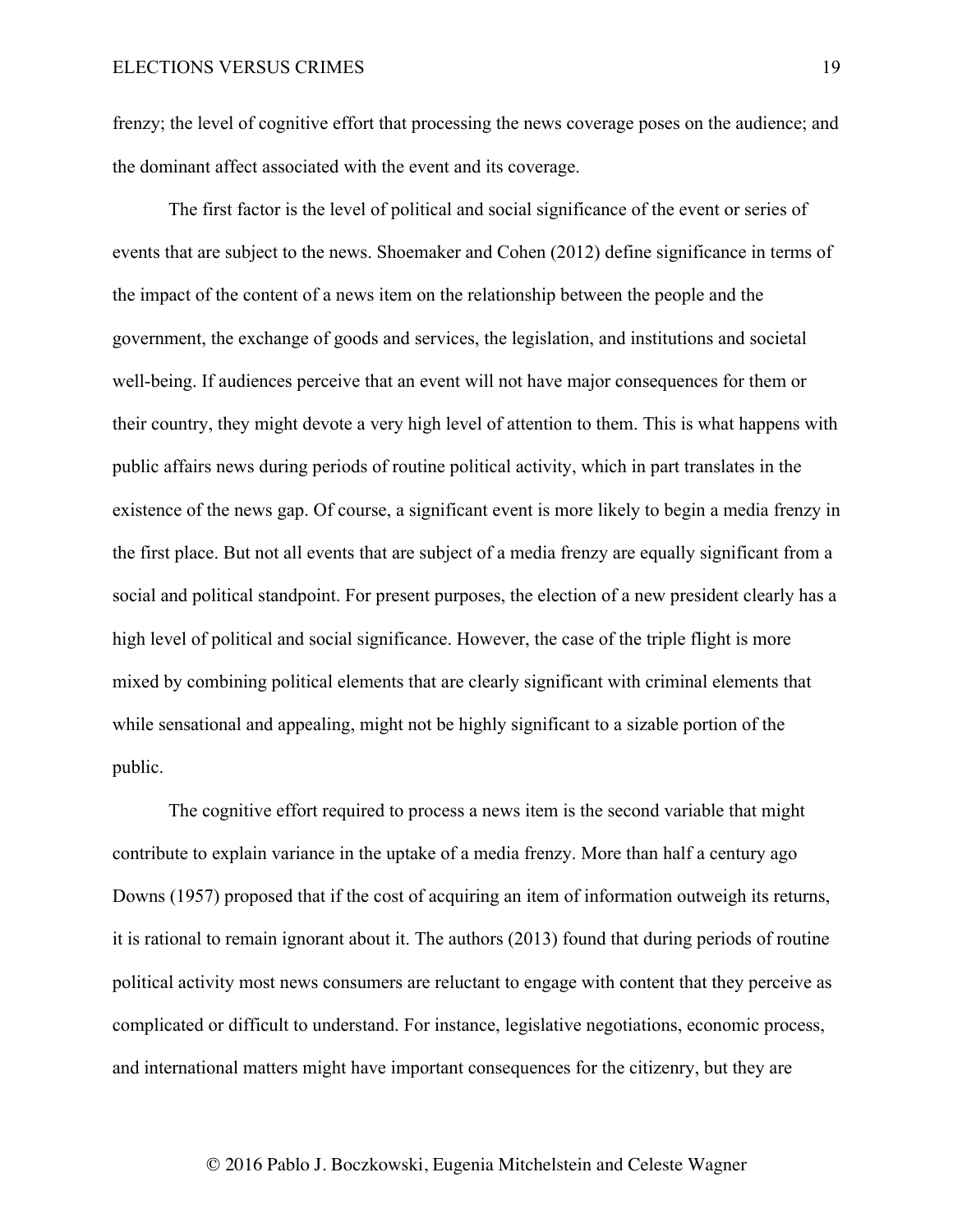complicated and often require a prior base of knowledge to understand them. In contrast, presidential elections are easy to understand. Although journalists are sometimes criticized for focusing on the horse race (Graber, 2004; Jamieson, 2000) rather than on substantive issues, audiences might find "who is winning, who is losing, and how they are playing the game" (Brewer & Macaffee, 2007, p. 3) less difficult to follow than policy details. Finally, the prison escape featured three convicts implicated in a homicide with complex and obscure ties to politics and campaign financing that were often difficult to understand, and that referred to a complex plot that had started several years before.

The third factor has to do with the dominant affective state associated with the news. Audiences are more likely to pay attention to news content that is linked to a positive emotional pay-off—such as sports, entertainment, or "feel-good" stories—than those tied to negative affect. A sizeable portion of public affairs reportage is centered on problems of the polity or wrongdoing of public officers and elected officials. This generates negative affect among the audience, which contributes to their tuning out of this type of content (Authors, 2013). By contrast, the election of a new president, with the support of more than half of the population, and an inauguration marked by a message of hope, was tied to positive affect for the majority and negative affect for some of the detractors—some citizens who voted against the president might have positively perceived the beginning of a new mandate. Finally, the triple flight was tied to strongly negative feelings due to the combination of a failure in the prison system suspected to been aided by corruption among officers, and links to wrongdoing in the political system.

The combination of these factors contributes to account for the divergent uptake of the two media frenzies examined in this paper (Table 5). Further research should be undertaken to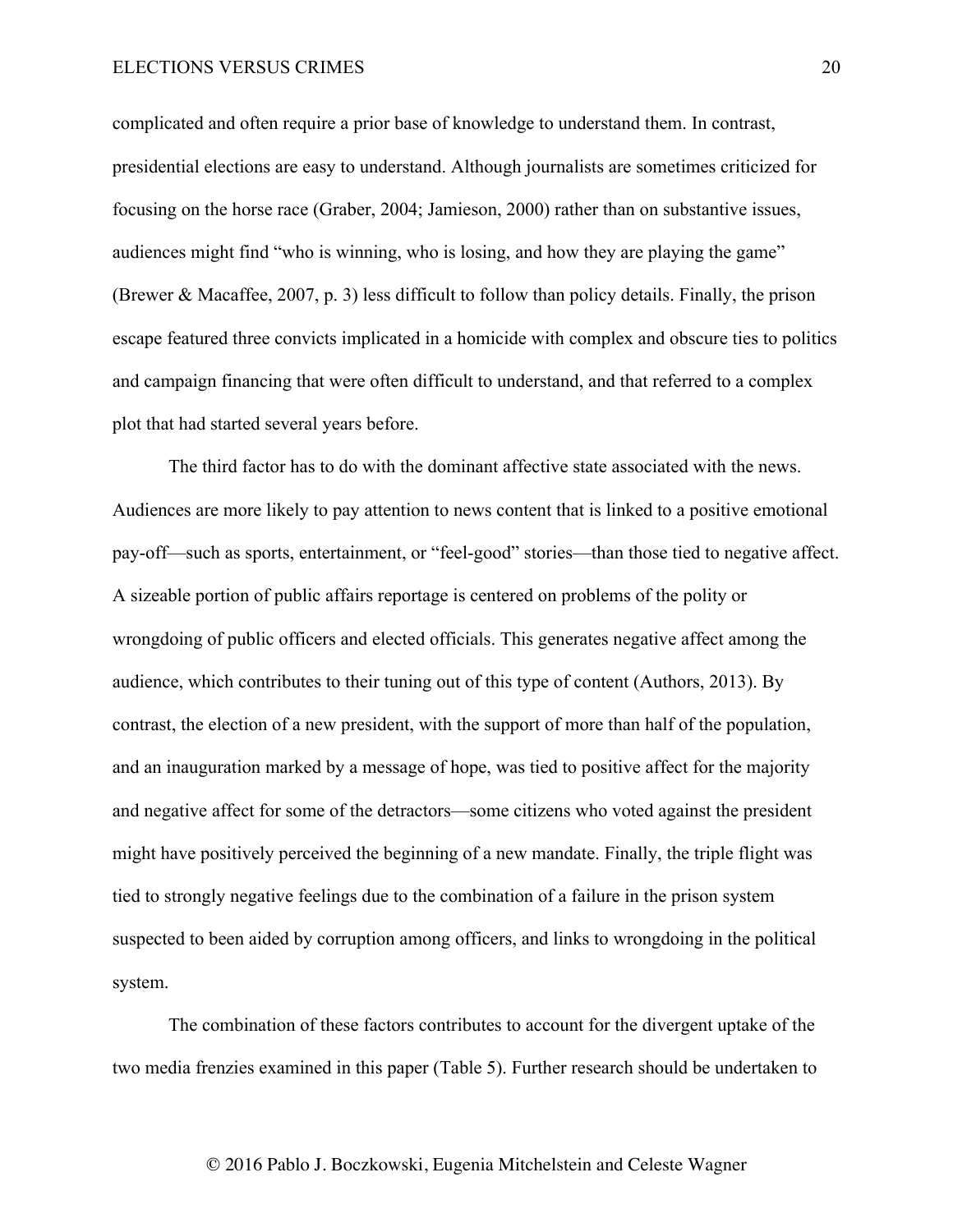probe the explanatory power of this combination of factors to account for variance in the uptake of other media frenzies.

## --Insert Table 5 here--

These findings have four main implications for the economy of attention in modern polities. First, media frenzies might be necessary to attract the attention of the monitorial citizens as Zaller (2003) proposed, but they are not sufficient. Thus, frenzies might not always work to trigger effective burglar alarms. Second, citizens appear to allocate attention in part according to the significance of events. In the big picture, presidential elections are important, a prison escape is not. Third, this is also influenced by the perceived cognitive effort required to effectively process any news items. Thus, effective burglar alarms should strive to make the issues as easy to understand as possible. Fourth, as rational as ignorance might be, affective states also play a role when the people decide what is news for them. Effective media frenzies about public affairs matters should strive to make the connection between news and positive emotional states as evident as possible.

Audiences living in an age of information abundance, in which they are swamped with news of all kinds, are learning how to navigate their information environment and pay special attention to the content they care the most about. The findings presented in this paper seek to shed light on some factors which are important when making this choice. It will be difficult for a media frenzy to achieve high levels of audience uptake if the subject matter is not important, the cognitive demands required to make sense of the information are too high, or the emotional associations are negative.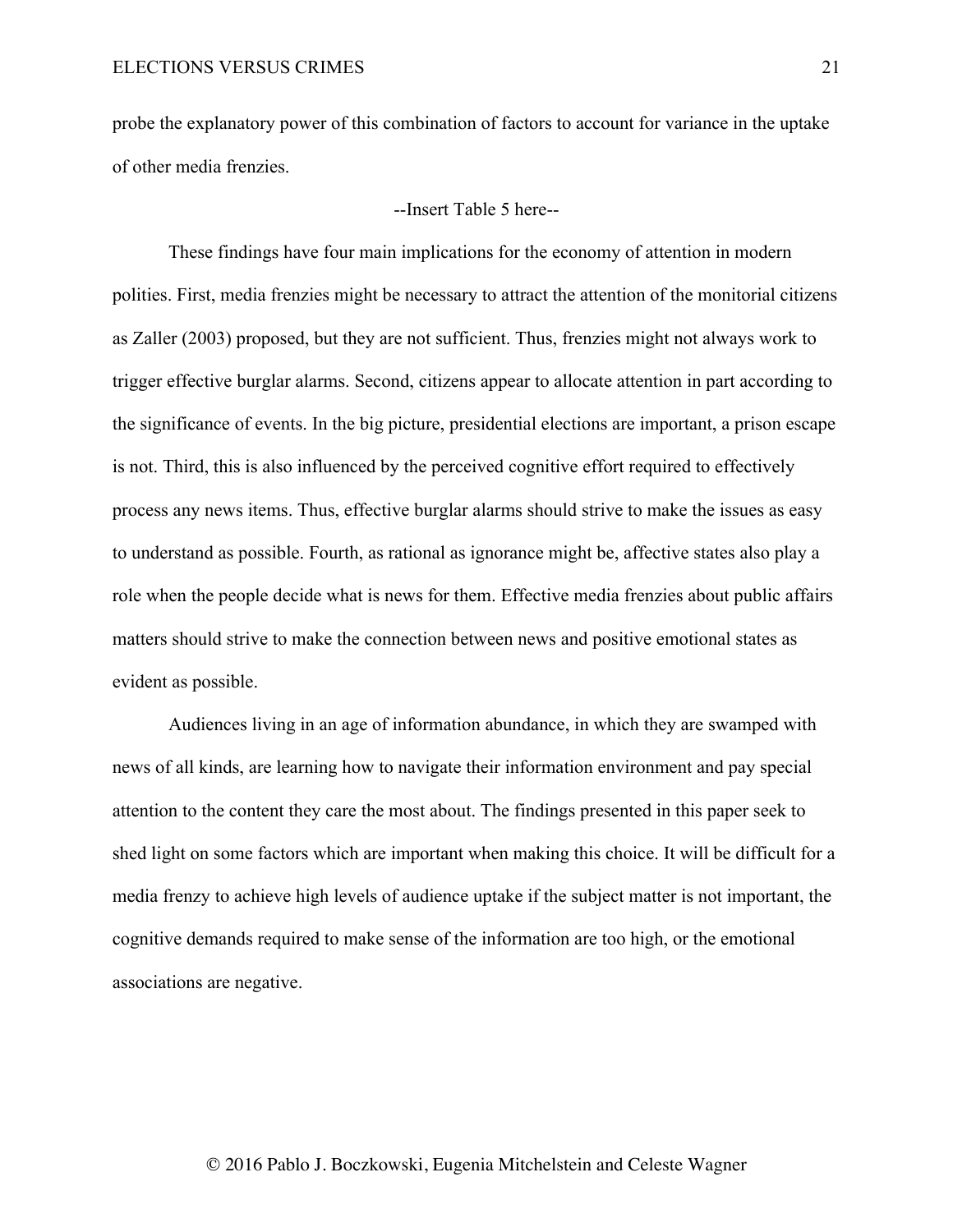## References

- Amna, E. & Ekman, J. (2014). Standby citizens: Diverse faces of political passivity. *European Political Science Review, 6*(02), 261-281*.*
- Baek, Y. & Wojcieszak, M. (2009). Don't expect too much! Learning from late-night comedy and knowledge item difficulty. *Communication Research, 36*(6), 783-809.
- Bennett, W. L. (2003). The burglar alarm that just keeps ringing: A response to Zaller. *Political Communication, 20*, 131-138.
- Authors. (2013). *The news gap: When the information preferences of the media and the public diverge*. Cambridge: MIT Press.
- Cantú, F. & Sebastián Saiegh. (2015, November 6). Was Argentina's election stolen? Here's how you can tell. *The Washington Post.* Retrieved from https://www.washingtonpost.com/news/monkey-cage/wp/2015/11/06/was-argentinaselection-stolen-heres-how-you-can-tell/
- Carabajal, G. (2008, August 14). Matan de 16 balazos a tres empresarios. *La Nación.* Retrieved from http://www.lanacion.com.ar/1039554-matan-de-16-balazos-a-tres-empresarios
- Carabajal, G. (2009, December 24). Investigan la muerte de un testigo clave. *La Nación*. Retrieved from http://www.lanacion.com.ar/1215353-investigan-la-muerte-de-un-testigoclave
- Castro, A. (2008, August 15). Un aporte electoral a la campaña de la Presidenta*. La Nación.* Retrieved from http://www.lanacion.com.ar/1039984-un-aporte-electoral-a-la-campanade-la-presidenta
- Elenbaas, M. de Vreese, C., Schuck, A., & Boomgaarden, H. (2014). Reconciling passive and motivated learning: The saturation-conditional impact of media coverage and motivation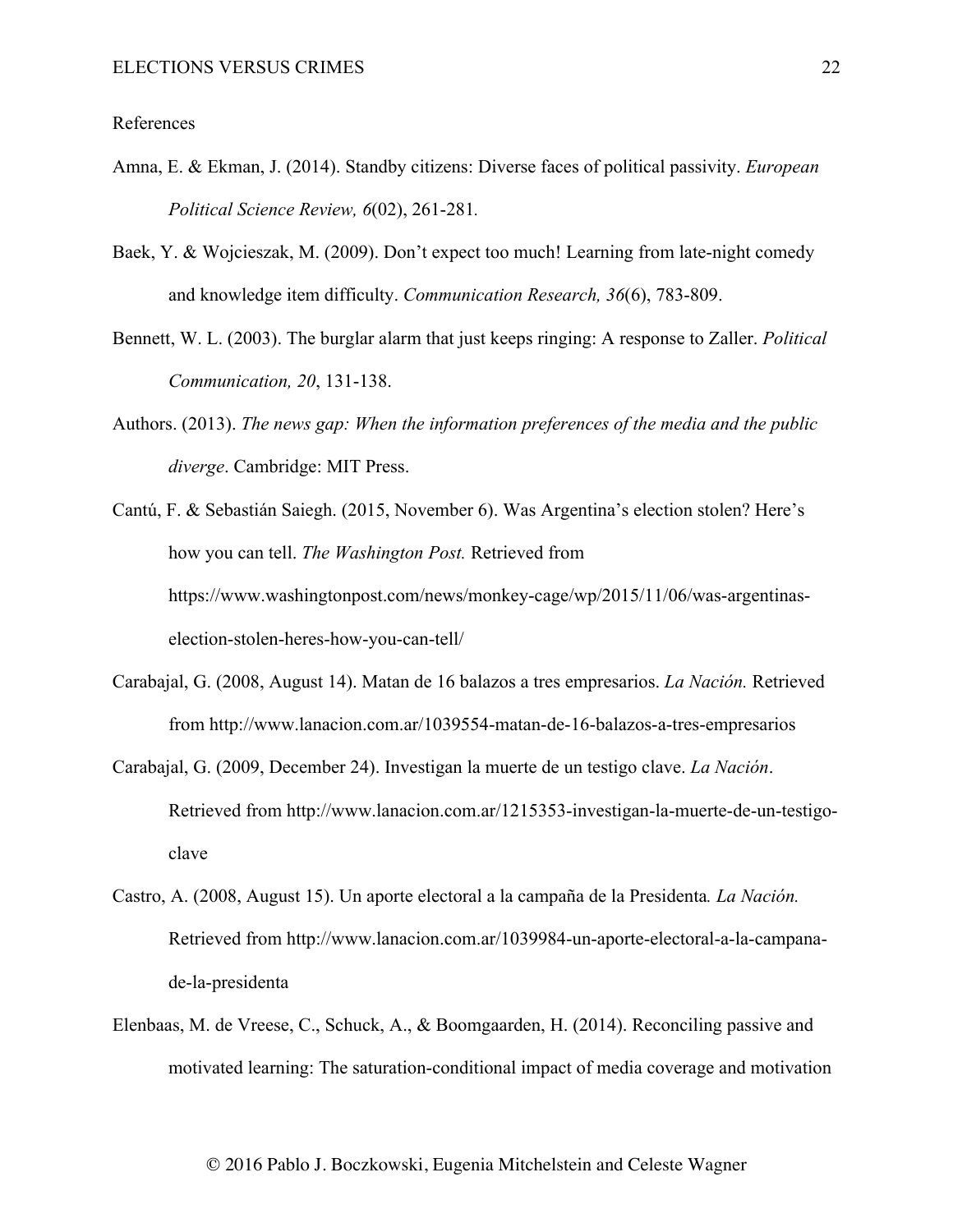on political information. *Communication Research, 41*, 481-504.

Gallas, D. (2015, November 2015). What does Argentina's election mean for South America? *BBC*. Retrieved from: http://www.bbc.co.uk/news/world-latin-america-34798347

Gilbert, J. (2015, December 31). Escaped convicts in Argentina shoot 2 police officers. *The New York Times.* Retrieved from http://www.nytimes.com/2016/01/01/world/americas/escaped-convicts-in-argentinashoot-2-police-officers.html

Goñi, U. (2015, August 7). Murder and drug trafficking allegations cast pall over Argentina primary election. *The Guardian*. Retrieved from http://www.theguardian.com/world/2015/aug/07/argentina-primary-election-anibalfernandez-murder-drug-allegations

Graber, D. (2004). Mediated politics and citizenship in the twenty-first century. *Annual Review of Psychology, 55,* 545-571*.*

Grattan, D. J. (2016, January 4). Argentine drug traffickers who escaped prison with toy gun are still at large. *Latin Correspondent*. Retrieved from http://latincorrespondent.com/2016/01/argentine-drug-traffickers-who-escaped-prisonwith-toy-gun-are-still-at-large/

- Hooghe, M., Oser, J., & Marien, S. (2016). A comparative analysis of "good citizenship": A latent class analysis of adolescents' citizenship norms in 38 countries. *International Political Science Review, 37*(1), 115-129.
- Hustinx, L., Meijs, L., Handy, F., & Cnaan, R. (2012). Monitorial citizens or civic omnivores? Repertoires of civic participation among university students. *Youth & Society, 44*, 95- 117.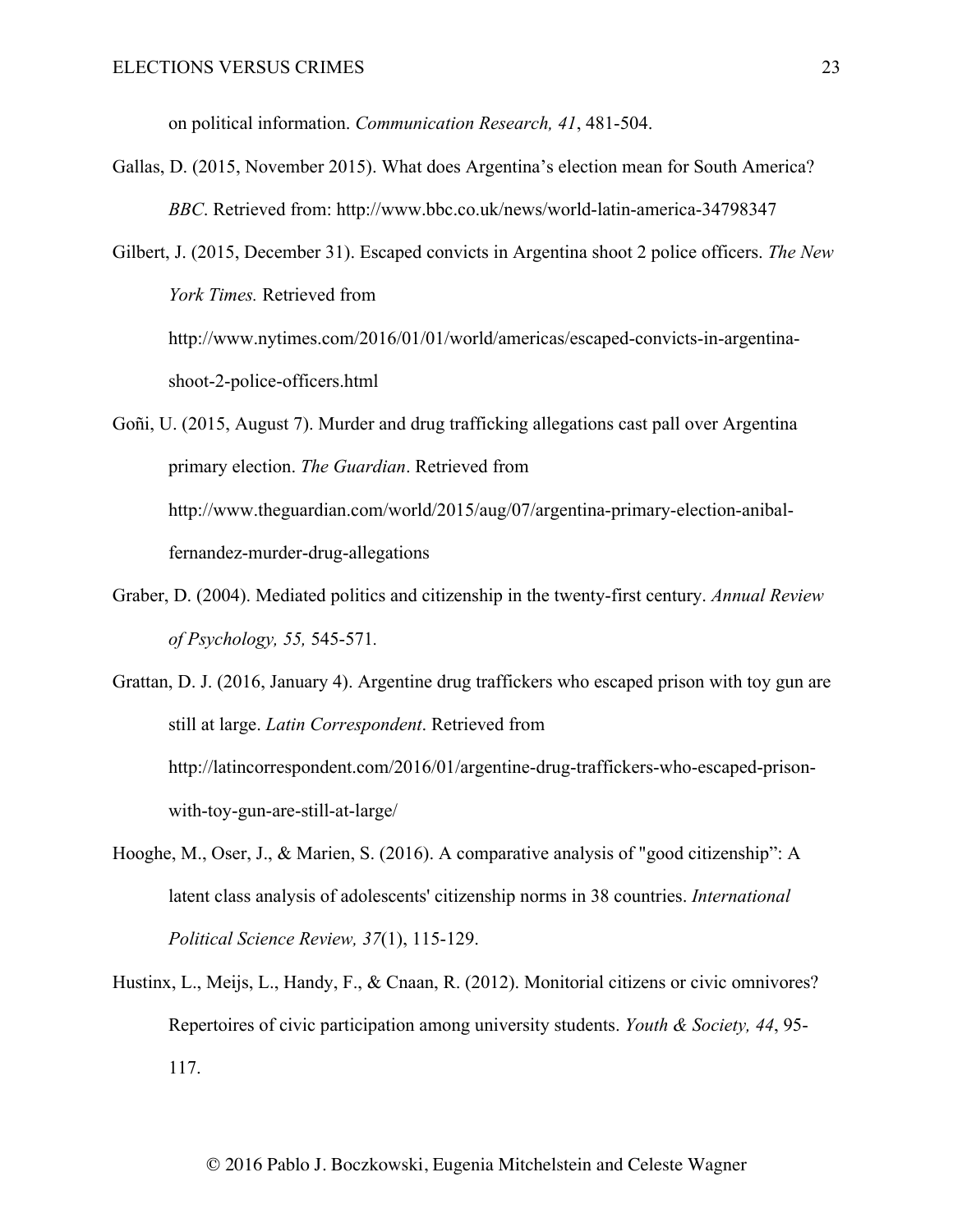IVC (Instituto Verificador de Diarios y Revistas), *El Boletín*, January 2016.

- Jarvis, S., & Stephens, M. (2015). News-seekers vs. gate-keepers: How audiences and newsrooms prioritize stories in print and online content. *International Journal of Signs and Semiotic Systems, 4*, 50-63.
- Jebril, N., Albaek, E. & de Vreese, C. (2013). Infotainment, cynicism and democracy: The effects of privatization versus personalization in the news. *European Journal of Communication, 28*(2), 105-121
- Jian, L. & Usher, N. (2014). Crowd-funded journalism. *Journal of Computer-Mediated Communication, 19*(2), 155-170.
- Jones, M. P. (2015a, August 20). Here's what you need to know about Argentina's 2015 federal elections. *The Washington Post*. Retrieved from https://www.washingtonpost.com/blogs/monkey-cage/wp/2015/08/20/heres-what-youneed-to-know-about-argentinas-2015-federal-elections/
- Jones, M. P. (2015b, October 27). Argentina went to the polls on Sunday. Here are 7 insights from those elections. *The Washington Post*. Retrieved from https://www.washingtonpost.com/news/monkey-cage/wp/2015/10/27/argentina-went-tothe-polls-on-sunday-here-are-7-insights-from-those-elections/
- Kobayashi, T. & Inamasu, K. (2015). The knowledge leveling effect of portal sites. *Communication Research, 42*(4), 482-502.
- Ladd, J. (2010). The neglected power of elite opinion leadership to produce antipathy toward the news media: Evidence from a survey experiment. *Political Behavior, 32*(1), 29-50.
- Lee, A., Lewis, S. C., & Powers, M. J. (2014). Audience clicks and news placement: A study of time-lagged influence in online journalism. *Communication Research*, 41, 505-530.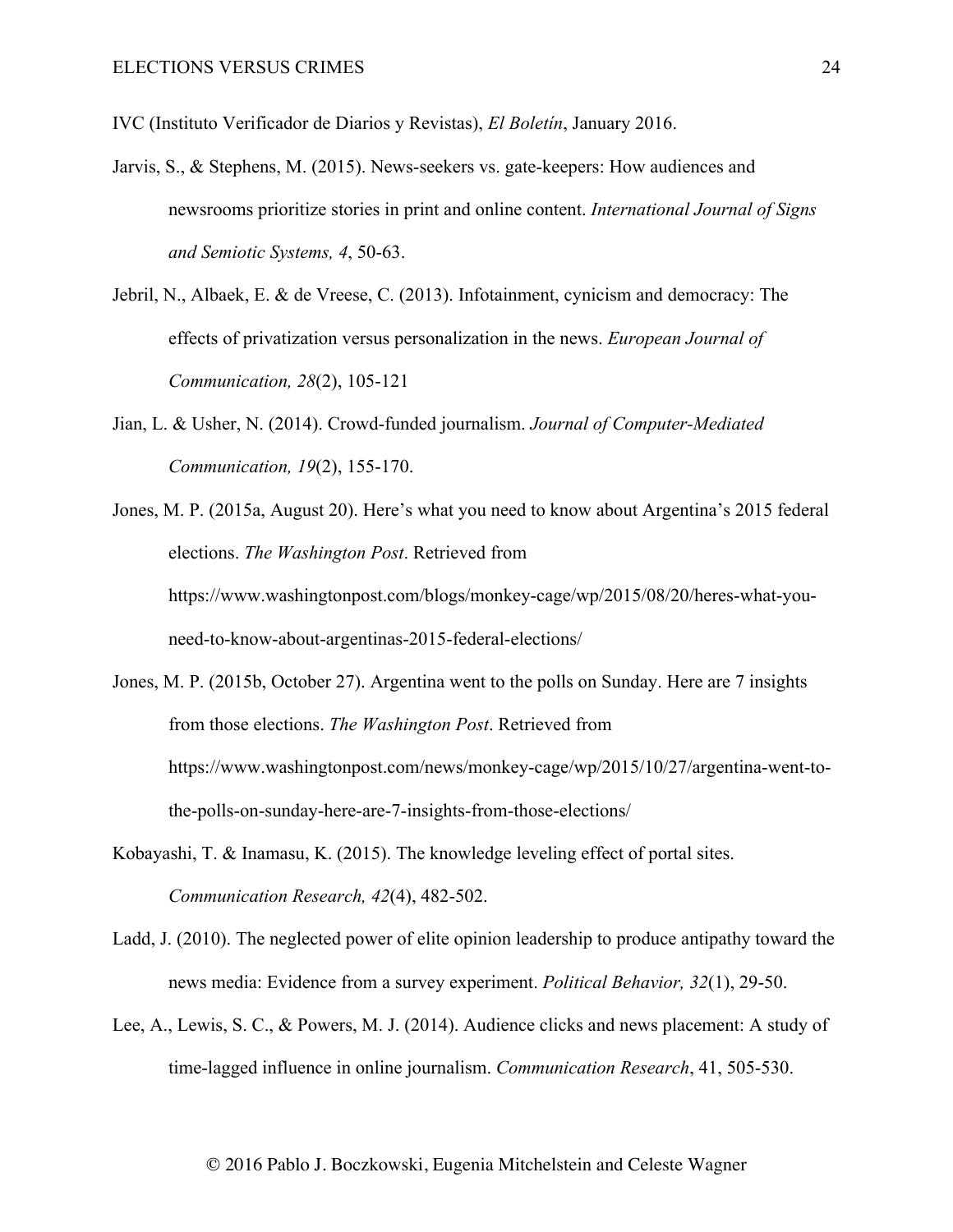- Lee, F., De Swert, K., & Cohen, A. (2015). Do the contents of foreign news on television match viewers' interests? A 12-nation study of topics and countries of interest. *Communication Research*, *42*,
- Lowry, D. T., Nio, T. C. J., & Leitner, D. W. (2003). Setting the public fear agenda: A longitudinal analysis of network TV crime reporting, public perceptions of crime, and FBI crime statistics. *Journal of Communication*, *53*(1), 61-73.
- Lupu, N. (2016). Latin America's new turbulence: The end of the Kirchner era. *Journal of Democracy, 27*(2), 35-49.
- Lyons, J., Jaeger, W. & Wolak, J. (2013). The roots of citizens' knowledge of state politics. *State Politics & Policy Quarterly*, *13*(2), 183-202.
- McCubbins, M. & Schwartz, T. (1984). Congressional oversight overlooked: police patrols versus fire alarms. *American Journal of Political Science, 28*, 165-179.

Miroff, N. (2015, July 15). Kirchner era ends in Argentina, but maybe not 'Kirchnerismo'. *The Washington Post.* Retrieved from https://www.washingtonpost.com/world/the\_americas/kirchner-era-ends-in-argentinabut-maybe-not-kirchnerismo/2015/07/16/021862ae-29a1-11e5-960f-22c4ba982ed4\_story.html

Nguyen, A. (2012). The effect of soft news on public attachment to the news: Is "infotainment" good for democracy? *Journalism Studies, 13*(5-6), 706-717.

No author / Associated Press. (2016, January 7). Manhunt in Argentina for 3 convicts who escaped prison. *Fox News*. Retrieved from http://www.foxnews.com/world/2016/01/07/manhunt-in-argentina-for-3-convicts-whoescaped-prison.html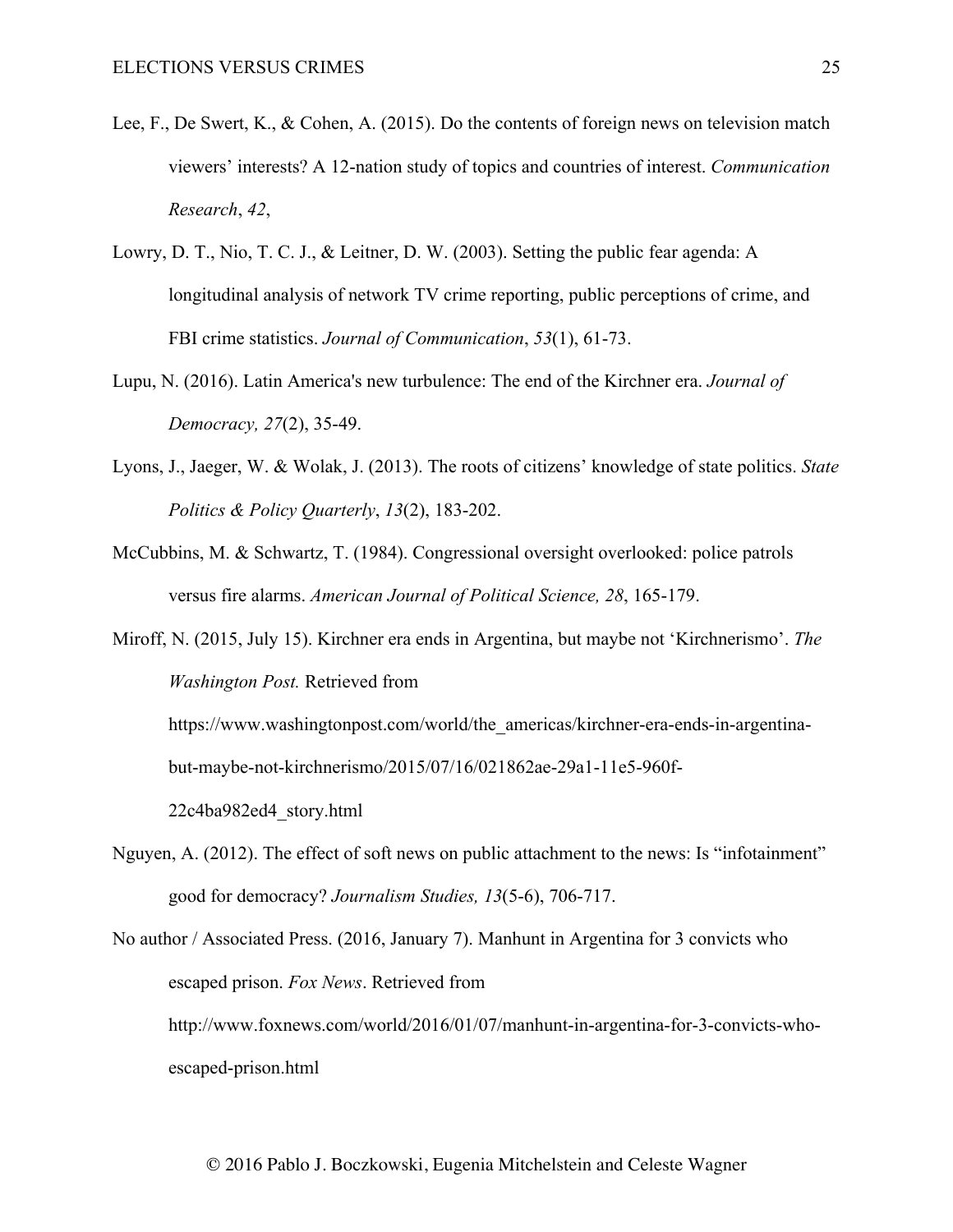No author / Reuters. (2016, January 9). Fugitive killers recaptured after 13-day manhunt that gripped Argentina. *The Guardian*. Retrieved from http://www.theguardian.com/world/2016/jan/09/argentina-manhunt-intensifies-after-oneof-three-fugitives-recaptured

- No author. (2008, August 25). Triple crimen: apareció muerto un presunto testaferro de Forza*. La Nación*. Retrieved from http://www.lanacion.com.ar/1043342-triple-crimen-apareciomuerto-un-presunto-testaferro-de-forza
- No author. (2015, December 28). Argentina police searches prominent fugitive convicts. *BBC*. Retrieved from http://www.bbc.com/news/world-latin-america-35191827
- No author. (2015, November 15). Daniel Scioli, nervioso e incómodo en su primer debate presidencial. *La Nación*. Retrieved from http://www.lanacion.com.ar/1845830-debatepresidencial-daniel-scioli-estrategia
- No author. (2016, January 10). Two Argentina fugitives escape manhunt. *BBC*. Retrieved from http://www.bbc.com/news/world-latin-america-35273890
- Otaola, J. & Richard Lough. (2016, January 9). In humiliation, Argentina says manhunt still on for fugitives. *Reuters*. Retrieved from http://www.reuters.com/article/us-argentina-crimeidUSKCN0UN0PF20160110
- Parkin, M. (2010). Taking late night comedy seriously: How candidate appearances on late night television can engage viewers. *Political Research Quarterly 63*(1), 3-15.

Prengaman, P. (2016, January 4). Argentine president vows crack down on drugs amid manhunt for escaped convicts in drug killing. *Fox News*. Retrieved from http://www.foxnews.com/world/2016/01/04/argentine-president-vows-crack-down-ondrugs-amid-manhunt-for-escaped-convicts.html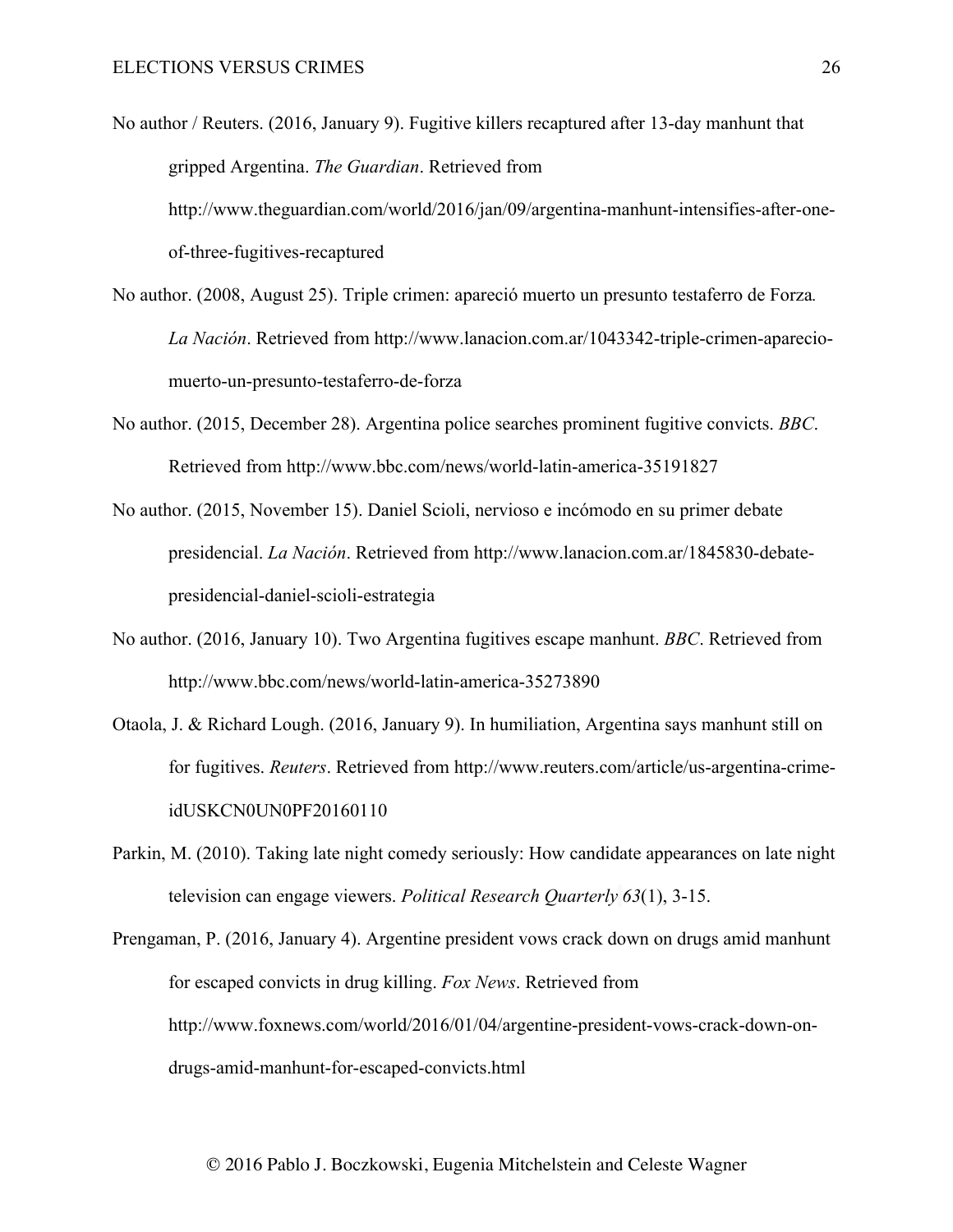- Schudson, M. (1998). *The good citizen: A history of American civic life*. New York: The Free Press.
- Schudson, M. (2000). Good citizens and bad history: Today's political ideas in historical perspective. *Communication Review, 4*, 1-19.
- Shoemaker, P. J., & Cohen, A. A. (2012). *News around the world: Content, practitioners, and the public*. New York: Routledge.
- Shoichet, C. E. (2015, November 23). Argentina elections: Mauricio Macri poised to be next president. CNN. Retrieved from: http://edition.cnn.com/2015/11/22/americas/argentinaelections/
- Shoichet, C. E. (2015). Argentina elections: Mauricio Macri poised to be next President. *CNN*. Retrieved from http://edition.cnn.com/2015/11/22/americas/argentina-elections/
- Tenenboim-Weinblatt, K. & Neiger, M. (2015). Print is future, online is past: Cross-media analysis of temporal orientations in the news. *Communication Research, 42*, 1047-1067.
- The Data Team. (2015, November 23). Argentine presidential election second-round result. *The Economist.* Retrieved from

http://www.economist.com/blogs/graphicdetail/2015/11/mauricio-macri-electedargentinas-next-president

Watts, J. (2015, October 26). Peronist setback in Argentina may mark breaking of Latin America's 'pink wave'. *The Guardian.* Retrieved from http://www.theguardian.com/world/2015/oct/26/argentina-election-peronist-setbackbreaking-latin-america-pink-wave

Watts, J. & Uki Goñi. (2015, November 22). Argentina election: second round vote could spell end for 'Kirchnerism'. *The Guardian.* Retrieved from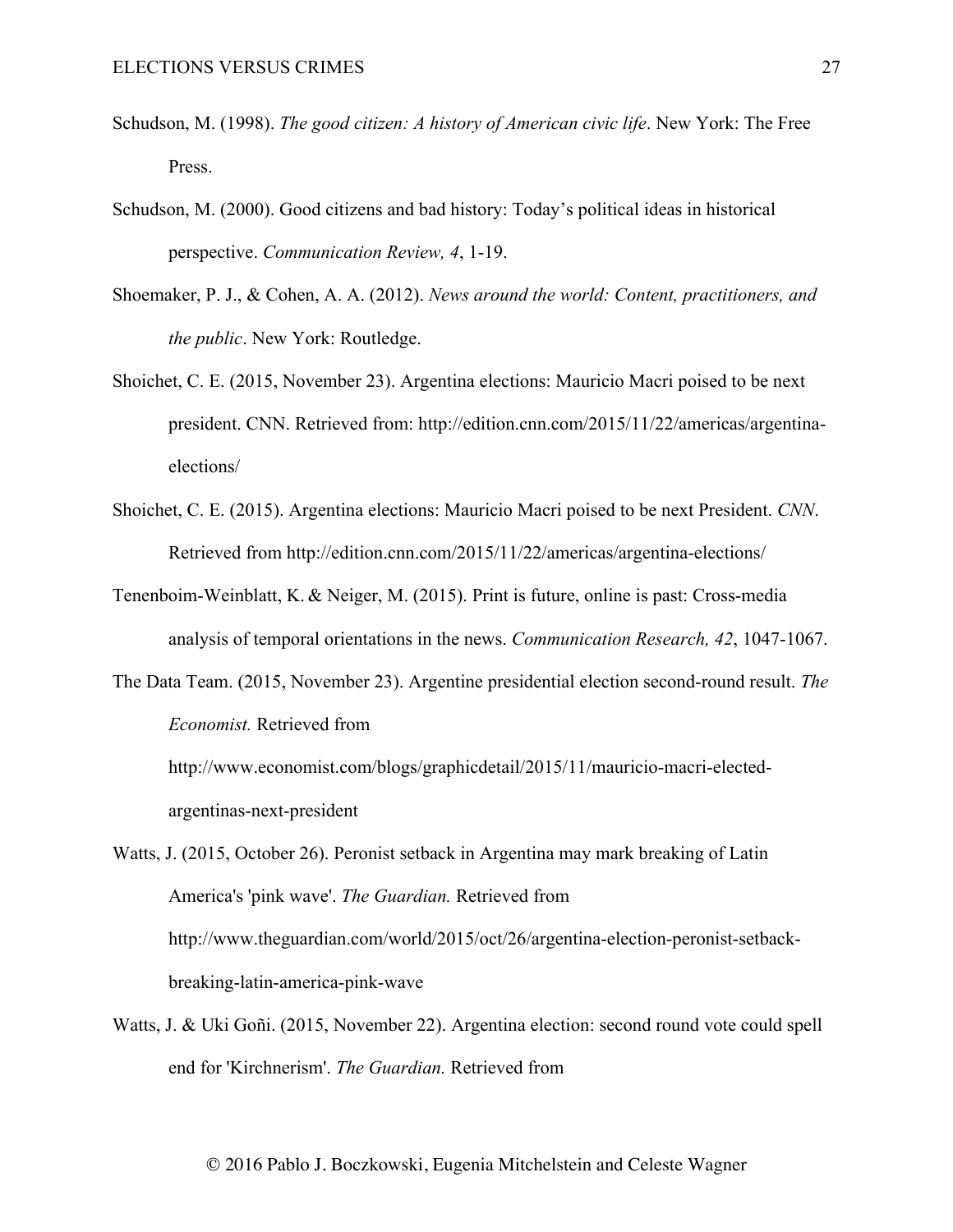http://www.theguardian.com/world/2015/nov/22/argentina-election-second-round-votecould-spell-end-for-kirchnerism

- Zaller, J. (2003). A new standard of news quality: Burglar alarms for the monitorial citizen, *Political Communication, 20*, 109-130
- Zamith, R. (2015). *Editorial judgment in an age of data: How audience analytics and metrics are influencing the placement of news products*. Unpublished doctoral dissertation, University of Minnesota, Twin Cities.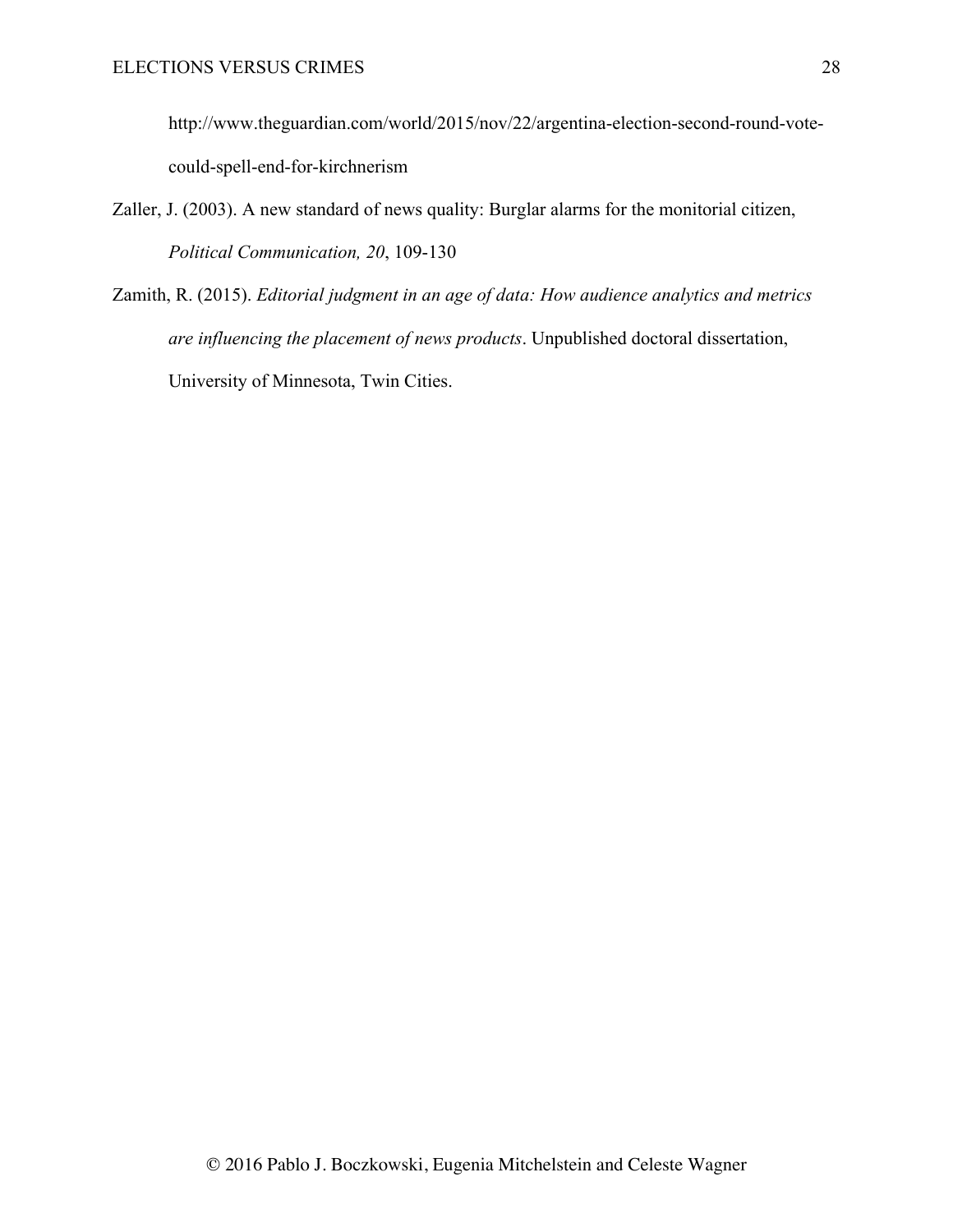Table 1. Percentage of public affairs articles on the homepage and the most read lists of *Clarín*, *Diario Uno*, *Infobae*, *La Nación*, *La Voz del Interior*, *Perfil*, and *Todo Noticias*, on average by month and in total, from September 2015 to March 2016.

|           |           |         | % Public |                                |
|-----------|-----------|---------|----------|--------------------------------|
|           |           | Total N | Affairs  | Sig.                           |
| Total     | Homepage  | 3251    | 64.96%   | $\chi^2$ = 106.0481 Pr = 0.000 |
|           | Most read | 2347    | 51.26%   | Cramer's $V = -0.1376$         |
| September | Homepage  | 417     | 54.20%   | $\chi^2$ = 36.0522 Pr = 0.000  |
|           | Most Read | 311     | 31.83%   | Cramer's $V = -0.2225$         |
| October   | Homepage  | 557     | 56.55%   | $\chi^2$ = 10.9558 Pr = 0.001  |
|           | Most Read | 388     | 46.52%   | Cramer's $V = -0.1077$         |
| November  | Homepage  | 347     | 77.23%   | $\chi^2$ = 6.5938 Pr = 0.010   |
|           | Most Read | 245     | 67.76%   | Cramer's $V = -0.1055$         |
| December  | Homepage  | 486     | 67.08%   | $\chi^2$ = 0.1468 Pr = 0.702   |
|           | Most Read | 351     | 65.81%   | Cramer's $V = -0.0132$         |
| January   | Homepage  | 484     | 67.98%   | $\chi^2$ = 23.1783 Pr = 0.000  |
|           | Most Read | 362     | 51.66%   | Cramer's $V = -0.1655$         |
| February  | Homepage  | 482     | 58.30%   | $\chi^2$ = 12.8686 Pr = 0.000  |
|           | Most Read | 356     | 45.79%   | Cramer's $V = -0.1239$         |
| March     | Homepage  | 478     | 76.68%   | $\chi^2$ = 46.8423 Pr = 0.000  |
|           | Most Read | 334     | 53.89%   | Cramer's $V = -0.2402$         |
|           |           |         |          |                                |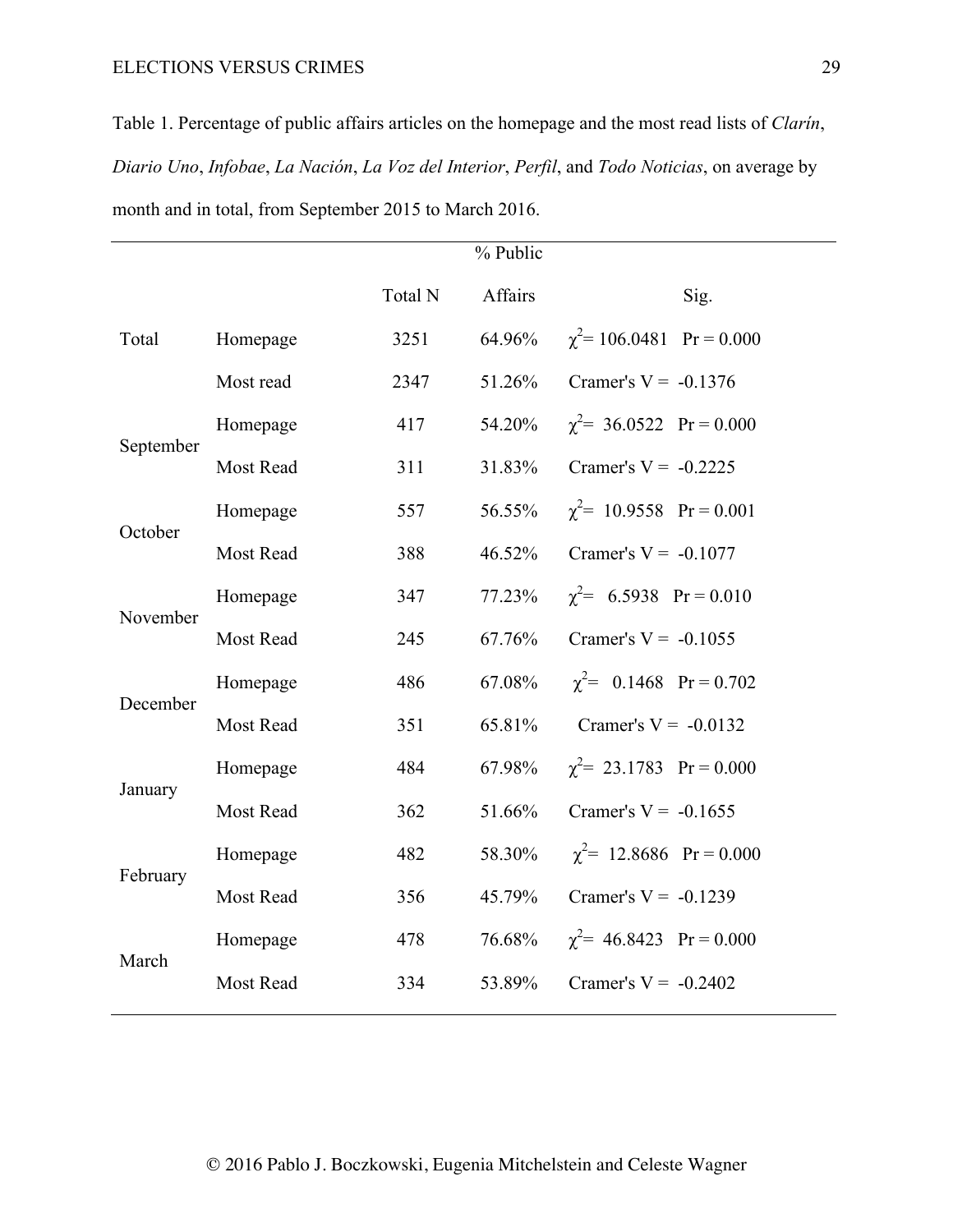2015 and February-March 2016

Table 2. Percentage of public affairs articles on the homepage and the most read lists of *Clarín*, *Diario Uno*, *Infobae*, *La Nación*, *La Voz del Interior*, *Perfil*, and *Todo Noticias*, in September

|           | Total N | % Public<br><b>Affairs</b> | Sig.                                 |
|-----------|---------|----------------------------|--------------------------------------|
| Homepage  | 1377    |                            | 63.47% $\chi^2$ = 87.5004 Pr = 0.000 |
| Most Read | 1001    | 44.16%                     | Cramer's $V = -0.1918$               |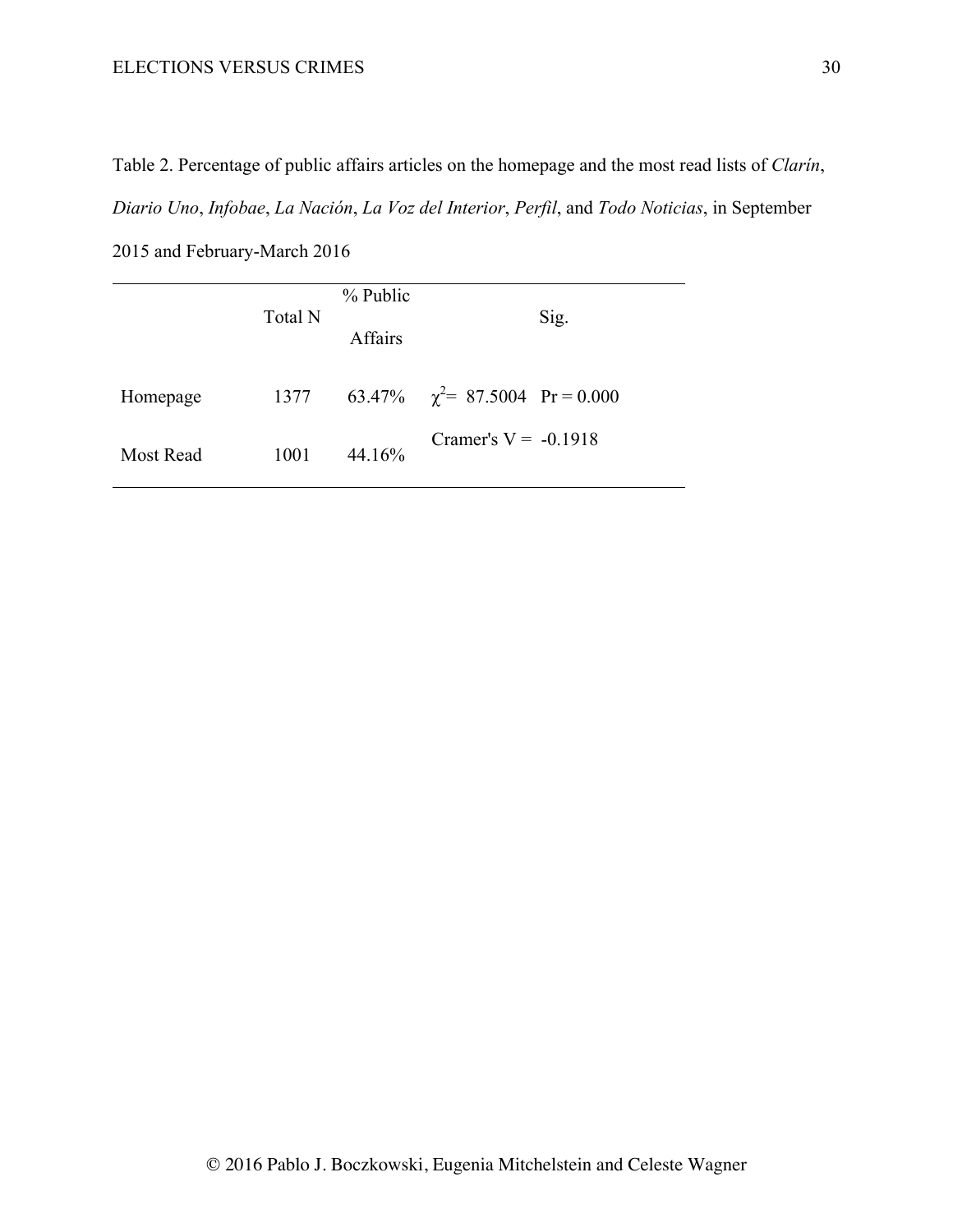Table 3. Percentage of articles about the presidential election campaign on the homepage and the most read lists of *Clarín*, *Diario Uno*, *Infobae*, *La Nación*, *La Voz del Interior*, *Perfil*, and *Todo Noticias*, on average by month, in October and November 2015

|          |                  | $\frac{0}{0}$    |         |                                     |  |
|----------|------------------|------------------|---------|-------------------------------------|--|
|          |                  | Total N Campaign |         | Sig.                                |  |
|          |                  |                  | stories |                                     |  |
| October  | Homepage         | 557              |         | 31.50% $\chi^2$ = 4.8461 Pr = 0.028 |  |
|          | <b>Most Read</b> | 388              | 25.00%  | Cramer's $V = -0.0716$              |  |
| November | Homepage         | 347              |         | 59.94% $\chi^2$ = 0.1476 Pr = 0.701 |  |
|          | <b>Most Read</b> | 245              | 58.37%  | Cramer's $V = -0.0158$              |  |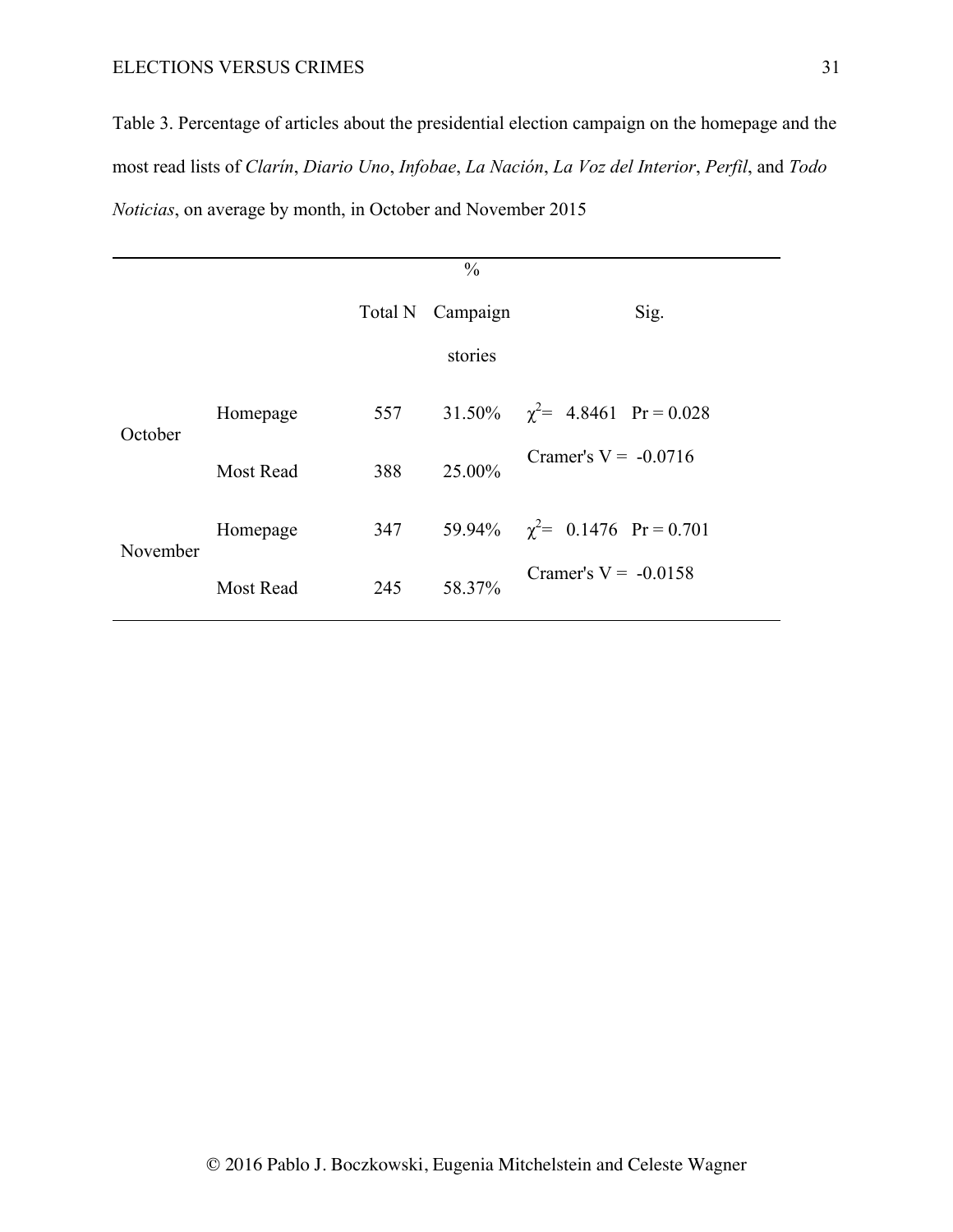Table 4. Percentage of articles about the triple flight on the homepage and the most read lists of *Clarín*, *Diario Uno*, *Infobae*, *La Nación*, *La Voz del Interior*, *Perfil*, and *Todo Noticias*, on

average, from December 27 2015 to January 12, 2016.

|                  | Total N | % Triple<br>flight | Sig.                                 |
|------------------|---------|--------------------|--------------------------------------|
| Homepage         | 348     |                    | 29.02% $\chi^2$ = 16.6170 Pr = 0.000 |
| <b>Most Read</b> | 245     | 14.69%             | Cramer's $V = -0.1674$               |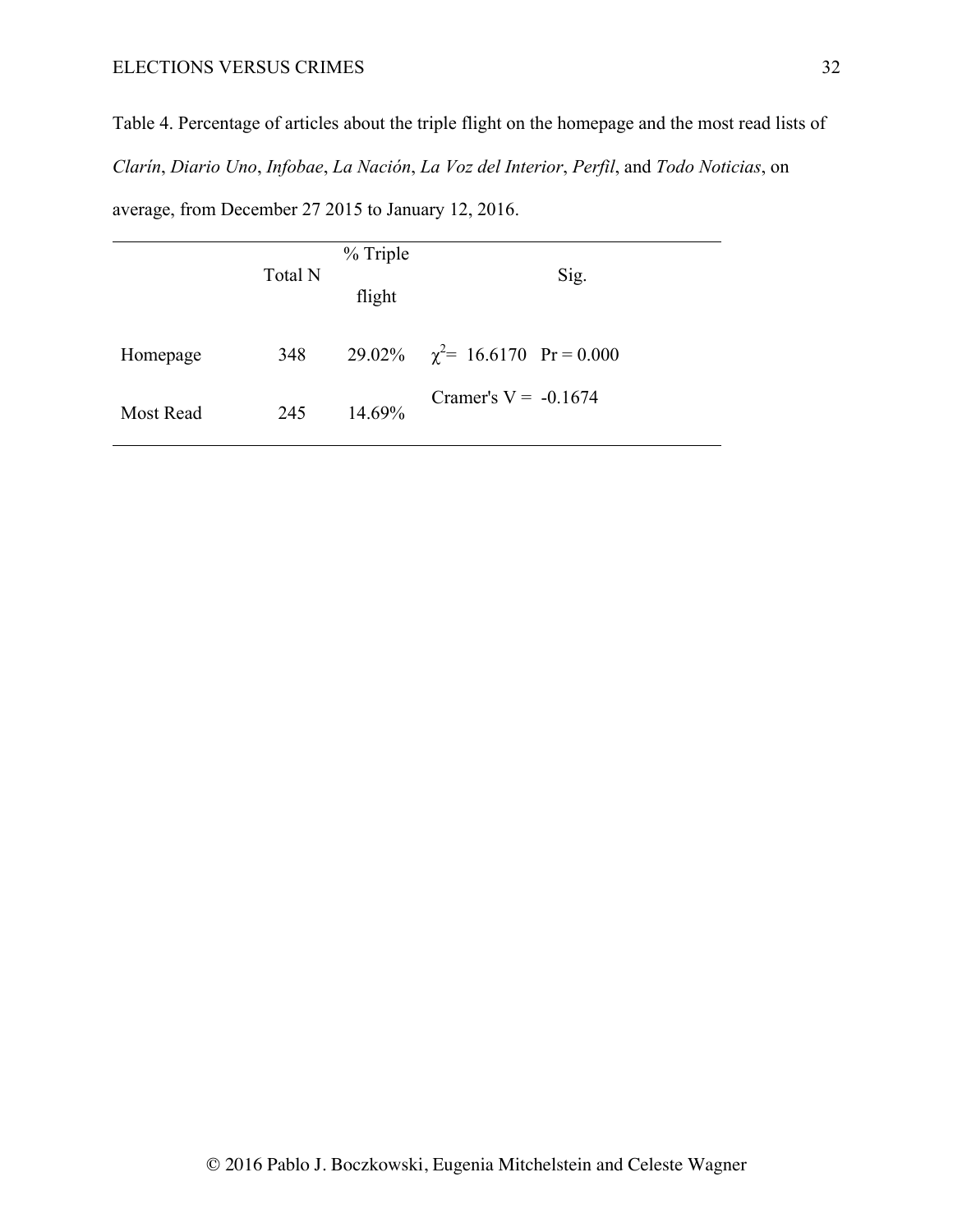|                       | Level of social | Level of  | Dominant affect | Public's uptake |
|-----------------------|-----------------|-----------|-----------------|-----------------|
|                       | and political   | cognitive | associated with | of media        |
|                       | significance    | demands   | the news        | frenzy          |
| Baseline: news        | Mixed           | High      | Negative        | N/A             |
| during period of      |                 |           |                 |                 |
| normal political      |                 |           |                 |                 |
| activity              |                 |           |                 |                 |
| News about the        | High            | Low       | More positive   | Yes             |
| presidential election |                 |           | than negative   |                 |
| and its aftermath     |                 |           |                 |                 |
| News about the        | Medium          | Medium    | Negative        | N <sub>0</sub>  |
| triple flight         |                 |           |                 |                 |

Table 5. Factors that mediate the public's uptake of a media frenzy.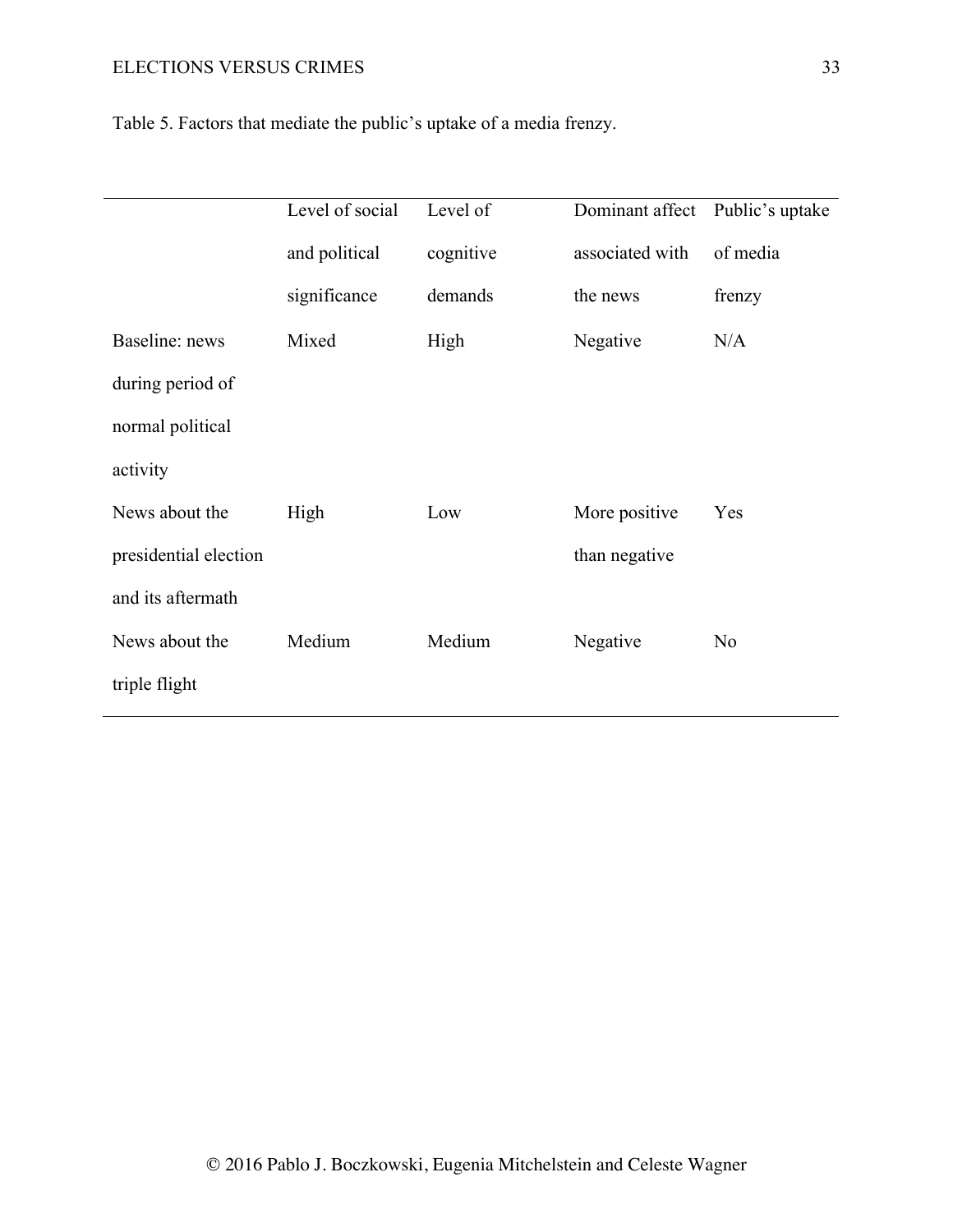## Endnotes

 <sup>i</sup> The selection of sites seeks to maximize diversity. Two of them—*Clarín* and *La Nación*—are the online counterparts of two daily newspapers published in the city of Buenos Aires that have the highest circulation nationwide. Their respective average daily circulation is 233,000 and 139,000. *Perfil*, also based in Buenos Aires, is the online version of a print bi-weekly newspaper, with an average circulation of 27,000. *La Voz del Interior* is the online version of the most widely sold newspaper edited outside Buenos Aires, in the city of Córdoba, and has an average daily circulation 30,000. Diario Uno is the online version of a newspaper published in the city of Mendoza, in the province of the same name, is part of a large multi-media conglomerate, and has an average daily circulation of 11,000. *Infobae* is the oldest "online only" news site and has long been seen as a top-three online news player nationwide, together with *Clarín* and *La Nación*. *Todo Noticias* (*TN*) is the online version of the cable news station under the same name, that has the largest cable news audience and is part of the same media conglomerate that also owns *Clarín*. There are no reliable online audience figures. All circulation figures are from January, 2016 (IVC, 2016).

ii The sample includes 6 days from September, 8 days from October, 5 from November, 7 from December, 7 from January, 7 from February and 7 from March.

 $\frac{\text{iii}}{\text{ii}}$  The difference with the expected number of stories from 7 sites on 47 days (3290) is of 1%. This is due to stories being repeated or human error during data collection. The expected number of stories on the most read lists cannot be calculated because throughout the data collection period sites varied the number of these stories made public.

 $\frac{1}{10}$  Intercoder agreement was assessed on a subset of 19 percent of the data (9 days). It averaged 94% (Cohen Kappa averaged .80)